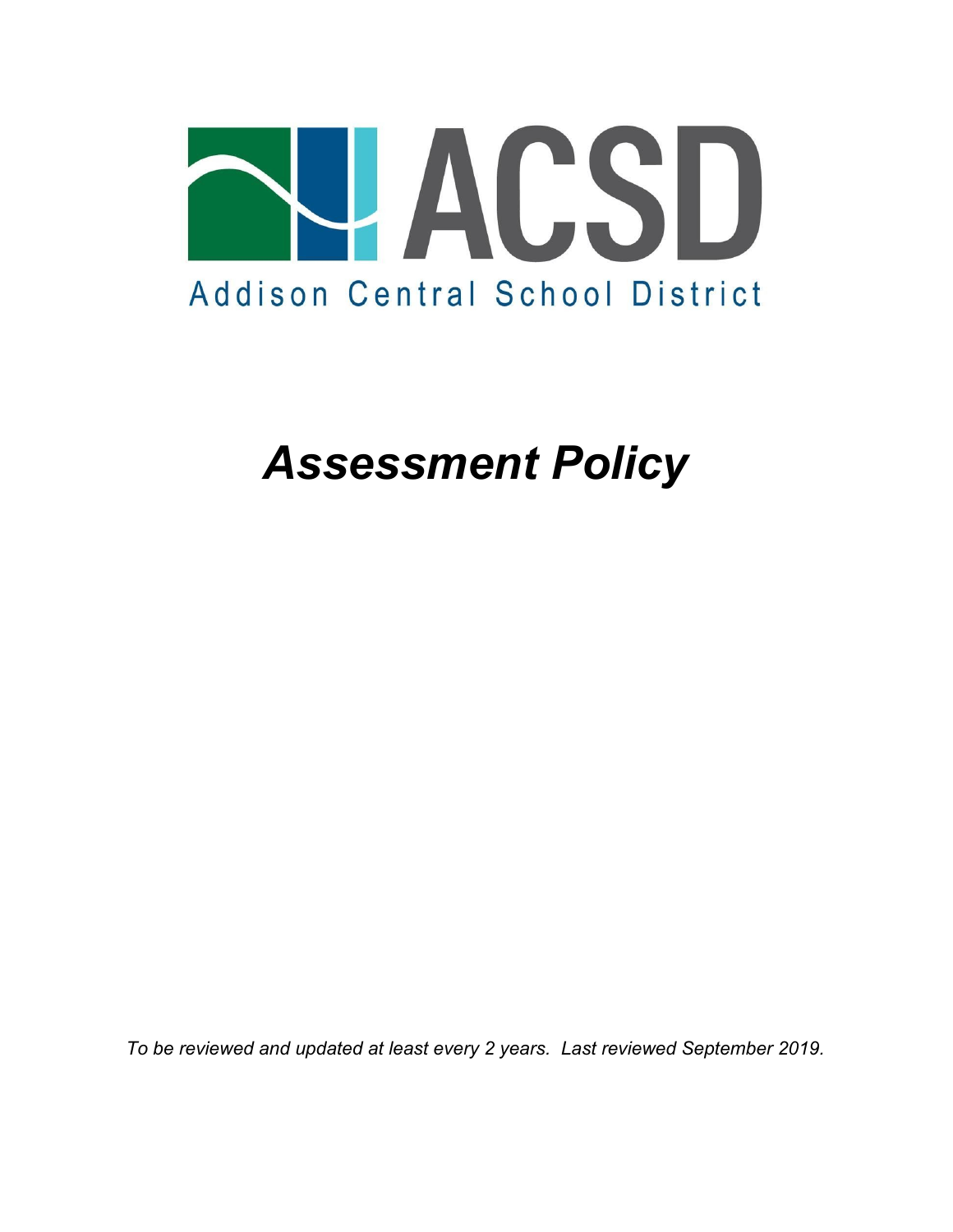### **Table of Contents**

- I. [Overarching](#page-2-0) Principles and Practice of Assessment in ACSD (Pre-K through 12)
- II. Special Features by Program
	- A. [Assessment](#page-5-0) in The Primary Years Program (PYP)
	- B. [Assessment](#page-8-0) in The Middle Years Program (MYP)
	- C. [Grades](#page-11-0) 11 & 12
	- D. IB Full Diploma & Certificate [Candidates](#page-12-0)
	- E. Reporting Academic [Achievement:](#page-14-0) GPA & Latin Honors
- **III.** Links Among Other [Policies](#page-16-0)
- IV. [Monitoring](#page-16-1) and Revision
- V. Works Cited & [Bibliography](#page-18-0)
- VI. Appendix A: District, State & National [Assessments](#page-17-0)

### **Assessment Policy Development Team Members**

*Many thanks for the hard work of those who contributed to developing this plan.*

| Cindy Atkins              | Middlebury Union High School           | DP Coordinator, Teacher                 |
|---------------------------|----------------------------------------|-----------------------------------------|
| Amy Clapp                 | <b>Salisbury Community School</b>      | Teacher, Curriculum Leader              |
| Kristin Holsman-Francoeur | Middlebury Union Middle School         | Principal                               |
| Courtney Krahn            | Addison Central School District        | MYP Coordinator, Curriculum Leader      |
| Jen Kravitz               | Cornwall School                        | Principal                               |
| William Lawson            | Middlebury Union High School           | Principal                               |
| Jessica Lynch             | <b>Addison Central School District</b> | PYP Coordinator, Curriculum Leader      |
| Tim O'Leary               | Addison Central School District        | <b>Technology Innovation Specialist</b> |
| Caitlin Steele            | Addison Central School District        | Director of Teaching and Learning       |
|                           |                                        |                                         |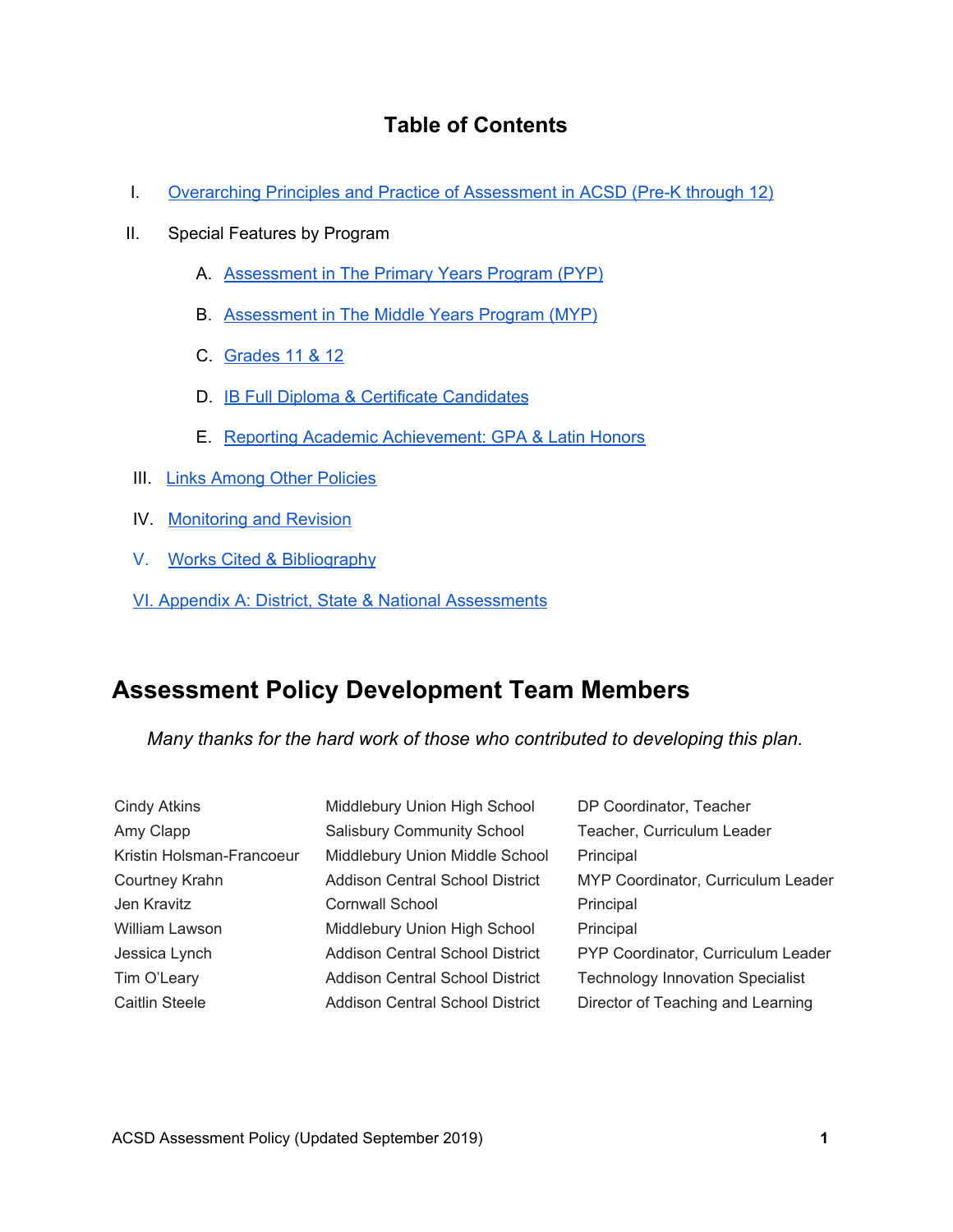## <span id="page-2-0"></span>**I. Overarching Principles and Practice of Assessment in ACSD (Pre-K through 12)**

#### **ACSD Vision**

All students will reach their full academic potential and be prepared for success as engaged citizens.

#### **ACSD Mission**

Our mission is to provide an innovative, rigorous, and supportive educational community that inspires a passion for learning and cultivates empathy, responsibility, and international mindedness.

#### **Definition of Assessment**

Assessment is the process of gathering information about students' learning to effectively guide them in the understanding of concepts, the acquisition and application of knowledge, the mastering of skills, the development of the IB learner profile attributes, and the decision to take action. Assessments are tools for effectively communicating student progress to important stakeholders, including teachers, students, and parents.

#### **Philosophy**

"Teaching, learning, and assessment are fundamentally interdependent." - Bergen Katedralskole

In Addison Central School District, we believe that effective assessments are designed around essential outcomes aligned to learning standards. We are committed to developing and implementing high quality assessments that produce data to inform teachers, students, and families about students' progress toward and proficiency in learning outcomes.

We recognize that students have different learning styles, come from different familial and cultural contexts, and have different strengths. All of these factors may influence how a student performs on any one assessment. For this reason, assessments should be varied in their type, format, and design. Some assessments may be student-designed to demonstrate proficiency through personalization. Assessment should be ongoing, relevant to the students' lives and learning, and promote attributes of the IB learner profile. Effective assessment practices provide all stakeholders multiple opportunities to know if students are sufficiently prepared for the next step in their education and lives.

Through thoughtfully designed assessment practices and intentional reflection on the learning process, teachers adjust their instruction, students set goals for their next steps in learning, and together we build a culture of continuous individual and collective growth. Assessment practices and processes guide and encourage the whole learning community.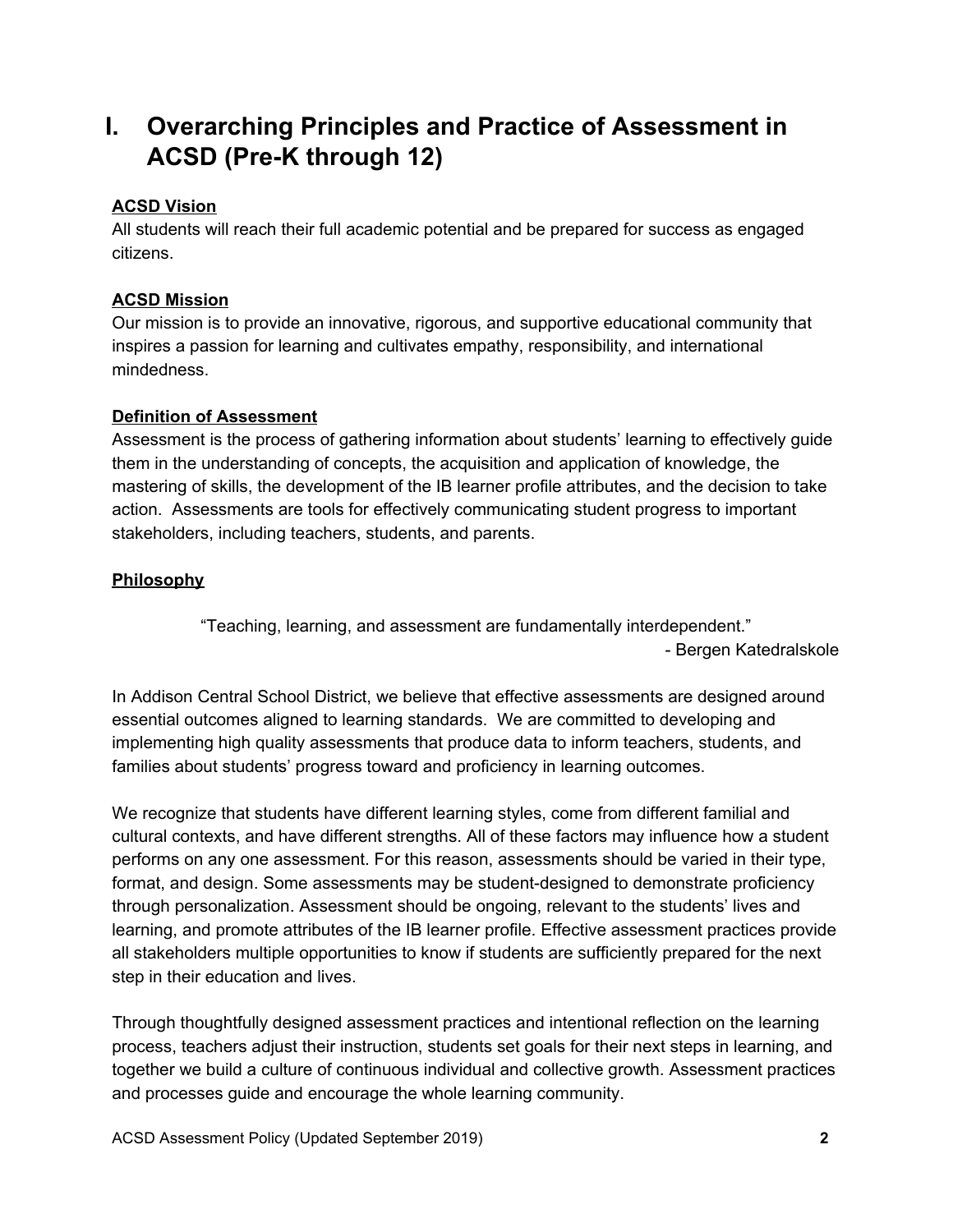#### **Purpose and Audience**

The purpose of this document is to guide assessment practices throughout ACSD. The intended audience includes all ACSD educators. Essential elements will be communicated to students and families in a variety of ways.

#### **Principles**

Effective assessment

- Is a continuous part of the learning process.
- Aligns with learning outcomes, state standards and IB objectives; objectives are public and transparent.
- Is designed for universal access; differentiated and modified when necessary to meet the needs of all students.
- Encourages authentic student performance that calls for critical and creative thinking.
- Allows students to express different points of view and interpretations.
- Is transparent. Teachers are upfront and clear about their learning goals for students. Key elements (e.g. concepts, global contexts, statements of inquiry, inquiry questions, learning objectives, approaches to learning) are posted in the classroom; these focal points drive daily lessons and promote transparency.
- Factors such as student effort and participation, attendance, attitude, time-management, and other behaviors are reported separately from achievement.
- Provides timely feedback to teachers, students, and parents to improve/revise instruction in the classroom.
- Includes multiple opportunities to practice and demonstrate approaches to learning (ATL) skills.
- Provides opportunities for students to exhibit and reflect on the transfer of skills within and across disciplines.

(*The MYP: From Principles into Practice* 78)

#### **Types of Assessment**

**● Formative Assessment** is assessment *for* learning. Teachers and students use formative assessments throughout the learning process to gauge how students are doing in their learning, what they still need to accomplish, and how they can achieve it. Pre-assessments provide information relative to students' prior understanding and skills. Ongoing formative assessment is used to track student progress toward an end goal and determine instructional steps and learning related to lines of inquiry and embedded standards. Formative assessment tools may include open-ended tasks, written and oral assessments, formative tasks, rubrics, reflection prompts, student self-assessments, peer-to-peer feedback tools, and exit tickets. Teachers take formative data into consideration when making professional best judgments about a student's performance toward grading criteria (Metropolitan Learning Center).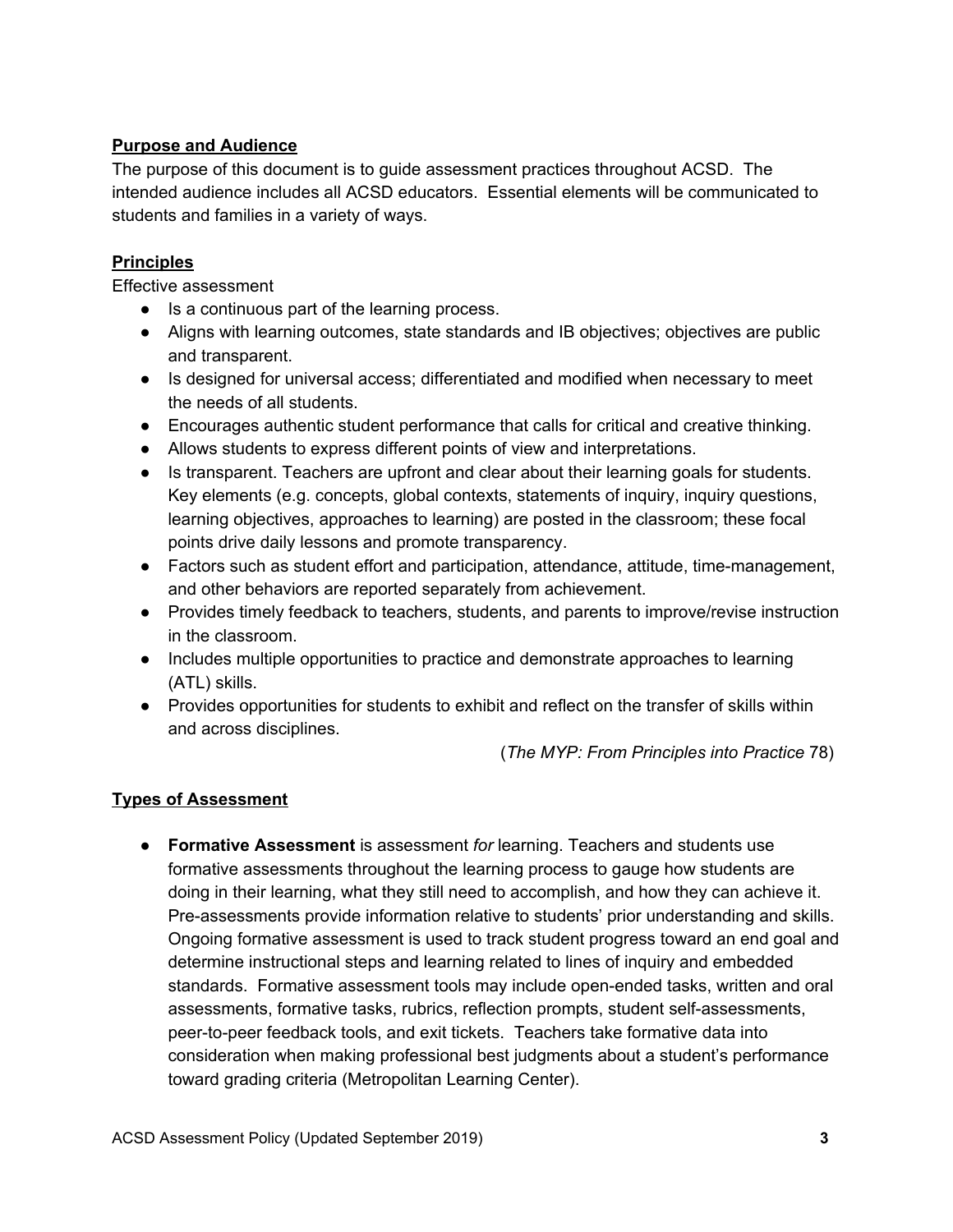- **Summative Assessment** is assessment *of* learning. It is used to evaluate student achievement and serves as evidence of what a student learned during a period of study. Summative assessments may include tests, papers, projects, presentations, performances, debates, and other creative ways for students to convey their learning. Summative assessments should be significant, relevant, authentic, challenging, purposeful, engaging, reliable, and complex (Wiggins). They may take place at the end of a unit of study and/or at any point within a unit of study when it is appropriate for students to demonstrate learning. Evaluation of learning is based on knowledge, conceptual understandings, and approaches to learning (Metropolitan Learning Center).
- **Reflection** is assessment *as* learning. Both during and after a unit, students have a responsibility to reflect on their learning goals and relevant success criteria to gauge personal progress toward course objectives. Teachers have a responsibility to evaluate student progress using data and adjust their instruction to meet student needs. Student reflections can be expressed in various ways (e.g., written, drawn, and/or recorded). Reflections may include the following: key learnings related to central ideas, concepts or themes of the unit; questions/wonderings that the student had/has as a result of the unit; actions that the student was inspired to take/would like to take as a result of the unit; demonstrations of learner profile attributes focused on during the unit, application of approaches to learning (social, research, thinking, communication, and self-management skills).

#### **Extra Credit:**

Teachers **should not** offer extra credit **or bonus point opportunities,** as these do not provide useful information about learning in a proficiency-based system.

#### **Communicating Student Progress**

Reporting and communication should occur both during and after a unit. Students have a responsibility to evaluate their own progress using self-assessment/reflection and communicate their learning to others. Beginning in elementary school and continuing through graduation, this practice is structured and supported in various ways at different levels. Teachers have a responsibility to provide timely and clear feedback to students and families.

#### **Collection and Analysis of Assessment Data**

Assessment data is collected and analyzed in a variety of ways:

- a) Teachers of the same grade (PYP) or course (MYP/DP) collaborate to design common summative assessments. Teachers use rubrics, checklists, anecdotal records, and charts, etc. to collect assessment data.
- b) This data is analyzed through regular and systematic processes.
- c) Additional assessment data, including data from standardized-testing, is analyzed at all levels through school and district continuous improvement processes.

#### **The Learner Profile**

In ACSD, all members of the teaching and learning community are expected to embody the learner profile attributes. These are not formally assessed, but throughout their learning,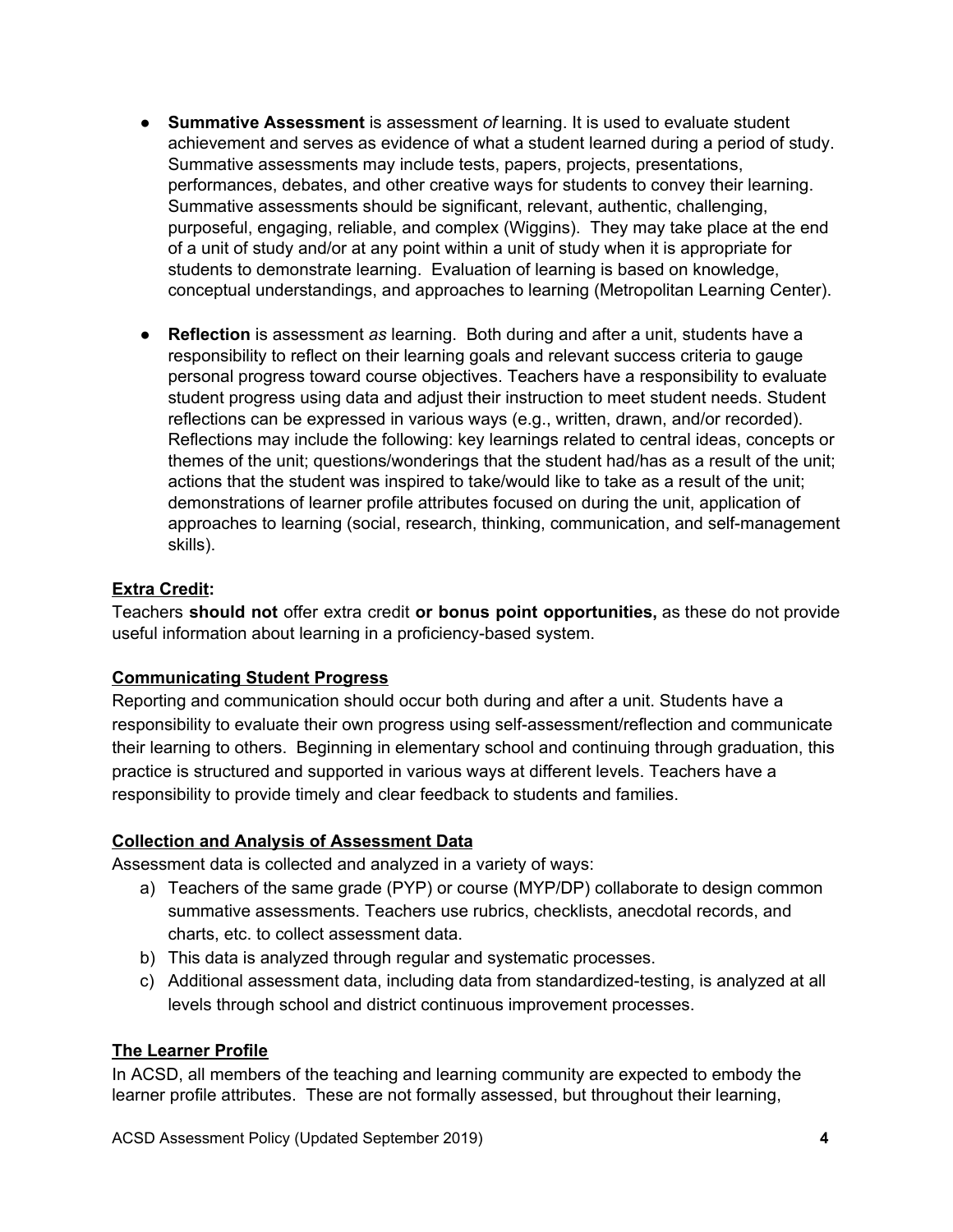students use the learner profile as a tool for self-reflection. In Personalized Learning Plans (PLPs), students reflect on their personal growth and development over time citing evidence of when, where, and how they have demonstrated the learner profile attributes.

# **II. Special Features By Program**

# <span id="page-5-0"></span>**A)The Primary Years Program (PYP):**

The purpose of the PYP section of ACSD's Assessment Policy is to articulate the teaching community's beliefs and practices about assessment in our seven elementary schools: Bridport, Cornwall, Mary Hogan, Ripton, Salisbury, Shoreham, and Weybridge. The contents of the policy will be communicated to and understood by all teachers, students, parents, and administrators. This document will be revisited annually with input from the teaching and learning community. Revisions will be made when necessary.

| Philosophy (Why)<br>We assess to inform teaching<br>and learning.                                                                                                                                                                                                                                                                                                                                                    | <b>Actions (What)</b><br>We assess knowledge, skills,<br>and conceptual understanding.                                                                                                                                                                                                                                                                                                                                                                                                                                                                            | <b>Examples (How)</b><br>We use varied tools and<br>strategies to monitor, document,<br>and measure learning.                                                                                                                                                                                                                                                                                                                               |
|----------------------------------------------------------------------------------------------------------------------------------------------------------------------------------------------------------------------------------------------------------------------------------------------------------------------------------------------------------------------------------------------------------------------|-------------------------------------------------------------------------------------------------------------------------------------------------------------------------------------------------------------------------------------------------------------------------------------------------------------------------------------------------------------------------------------------------------------------------------------------------------------------------------------------------------------------------------------------------------------------|---------------------------------------------------------------------------------------------------------------------------------------------------------------------------------------------------------------------------------------------------------------------------------------------------------------------------------------------------------------------------------------------------------------------------------------------|
| We believe that students can<br>develop the ability to regulate their<br>own learning by setting goals,<br>actively engaging in assessment,<br>acting on constructive feedback,<br>and reflecting on their progress.<br>Further, we recognize that every<br>child has unique abilities,<br>knowledge, skills, and talents and<br>will move through learning<br>progressions in varying ways and at<br>varying rates. | Teachers ensure that all students<br>know the learning goals of a unit<br>and that students understand the<br>success criteria for products and/or<br>performances.<br>At times, students and teachers<br>co-construct learning goals and<br>success criteria to determine what<br>students should know, understand,<br>and be able to do throughout a unit<br>and the program of inquiry.<br>Learning goals are set and reset by<br>students and teachers throughout<br>the learning process.<br>We provide students with multiple<br>opportunities for success. | Goal setting tools<br>$\bullet$<br>Rubrics (e.g. learning scales,<br>$\bullet$<br>single-point rubrics)                                                                                                                                                                                                                                                                                                                                     |
| We believe that clear and timely<br>communication about learning<br>goals supports student success.                                                                                                                                                                                                                                                                                                                  | Communication regarding learning<br>goals are sent home at the<br>beginning of each unit of inquiry.<br>Regular progress reports and<br>student conferences include<br>reflections on individual students'<br>progress toward learning goals.                                                                                                                                                                                                                                                                                                                     | Teacher communications will<br>include:<br>aspects of transdisciplinary<br>$\bullet$<br>theme, central idea and lines of<br>inquiry the unit explores,<br>concepts and approaches to<br>$\bullet$<br>learning (skills) being focused<br>on during the unit,<br>learner profile attributes<br>$\bullet$<br>focused on during unit,<br>how parents can support<br>$\bullet$<br>student learning throughout the<br>unit at home and at school. |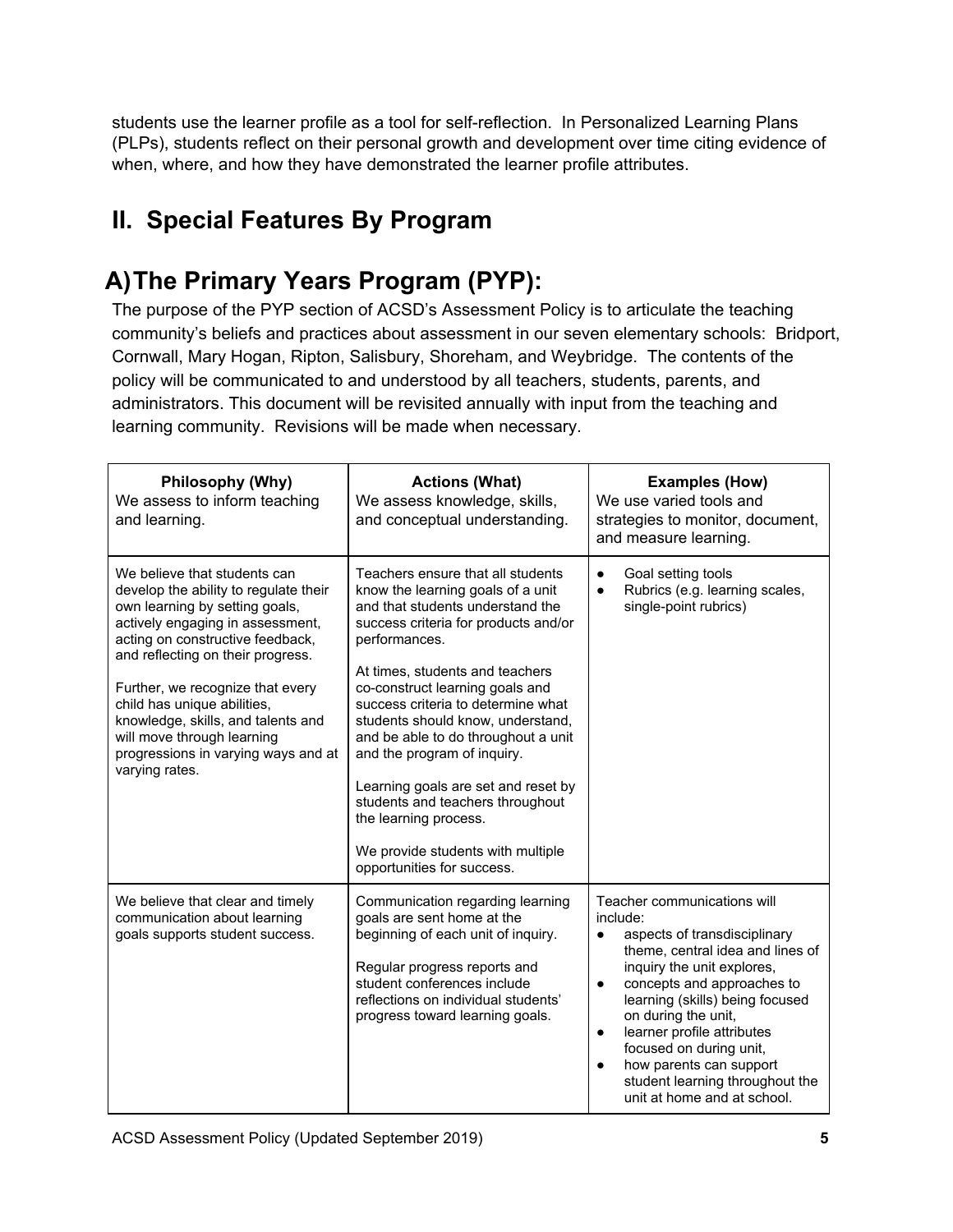| We value the learning process as<br>much as the learning outcomes.                                                                                                                                                           | We explicitly teach and model the<br>learning process and metacognition<br>throughout the year. Students set<br>learning goals, reflect on their<br>learning process and outcomes,<br>and how their learning has been an<br>iterative, growth process. We take<br>students' reflection and<br>metacognition into account as we<br>plan further instruction on thinking<br>skills. Students and teachers<br>assess students' process of<br>learning, inquiry, and products.                                                                                                                       | Student reflection on learning<br>$\bullet$<br>Rubrics tied to units of inquiry<br>$\bullet$<br>Teacher observations of the<br>$\bullet$<br>depth and breadth of student<br>inquiry over time<br>Concept maps<br>$\bullet$<br>Open-ended questions and<br>$\bullet$<br>tasks<br><b>Exit tickets</b><br>$\bullet$<br>Self-assessment based on an<br>$\bullet$<br>inquiry continuum<br>Student learning portfolio<br>$\bullet$         |
|------------------------------------------------------------------------------------------------------------------------------------------------------------------------------------------------------------------------------|--------------------------------------------------------------------------------------------------------------------------------------------------------------------------------------------------------------------------------------------------------------------------------------------------------------------------------------------------------------------------------------------------------------------------------------------------------------------------------------------------------------------------------------------------------------------------------------------------|--------------------------------------------------------------------------------------------------------------------------------------------------------------------------------------------------------------------------------------------------------------------------------------------------------------------------------------------------------------------------------------------------------------------------------------|
| We believe it is important for<br>students to acquire skills that will<br>help them to learn. Subject-specific<br>skills and skills that transfer across<br>subjects and contexts are tools that<br>students use to inquire. | We explicitly teach, assess and<br>provide feedback to students about<br>their acquisition of<br>Subject-specific skills<br>$\bullet$<br>Approaches to learning skills<br>$\bullet$                                                                                                                                                                                                                                                                                                                                                                                                              | Subject-specific assessments<br>$\bullet$<br>Approaches to learning<br>$\bullet$<br>assessed within each unit of<br>inquiry                                                                                                                                                                                                                                                                                                          |
| In keeping with our mission, we<br>strive to develop internationally-<br>minded students who seek to make<br>a difference in their lives and in the<br>lives of others.                                                      | Our students become<br>internationally minded by learning<br>and demonstrating the 10 learner<br>profile attributes, as well as,<br>through inquiries related to the<br>PYP's six transdisciplinary themes.<br>Students and teachers reflect on<br>when and how students<br>demonstrate the learner profile<br>attributes<br>In the context of the school<br>curriculum<br>In interactions in learning and<br>$\bullet$<br>recess spaces<br>At school events<br>$\bullet$<br>At home and in the wider<br>$\bullet$<br>community<br>In instances where students<br>$\bullet$<br>have taken action | Student reflections and<br>$\bullet$<br>self-assessments in learning<br>logs or journals<br>Comments in teacher progress<br>$\bullet$<br>report narratives<br>Student led conferences<br>$\bullet$<br>Parent comments in<br>$\bullet$<br>conferences<br>School and wider community<br>$\bullet$<br>comments<br>Exhibition<br>$\bullet$<br>Evidence of student initiated<br>$\bullet$<br>action<br>Peer-to-peer feedback<br>$\bullet$ |
| We believe students make progress<br>toward achieving goals when they<br>receive timely, specific, and<br>frequent feedback about their<br>learning.                                                                         | Students and teachers monitor<br>learning through observations,<br>questioning, reflection, teacher and<br>peer-to-peer discussions, all of<br>which provide actionable feedback<br>to the learner.                                                                                                                                                                                                                                                                                                                                                                                              | Open-ended tasks<br>٠<br>Written and oral assessments<br>$\bullet$<br>Formative tasks<br>$\bullet$<br><b>Rubrics</b><br>$\bullet$<br>Reflection prompts<br>٠<br>Student self-assessments<br>$\bullet$<br>Peer-to-peer feedback tools<br>$\bullet$<br>Teacher feedback<br>٠<br><b>Exit tickets</b><br>$\bullet$                                                                                                                       |
| We value the use of evidence to<br>drive instructional decisions and<br>understand that the type of<br>evidence of learning may vary from<br>student to student.                                                             | Students and teachers document<br>and compile evidence of students'<br>progress toward achieving learning<br>goals and meeting success criteria.<br>Data is shared with others in order<br>to make learning visible.                                                                                                                                                                                                                                                                                                                                                                             | Learning logs or journals<br>٠<br>Exemplars<br>$\bullet$<br>Checklists<br>٠<br><b>Rubrics</b><br>$\bullet$<br>Anecdotal records<br>$\bullet$                                                                                                                                                                                                                                                                                         |
| We understand that not all learning                                                                                                                                                                                          | Students and teachers measure                                                                                                                                                                                                                                                                                                                                                                                                                                                                                                                                                                    | School designed assessments<br>٠                                                                                                                                                                                                                                                                                                                                                                                                     |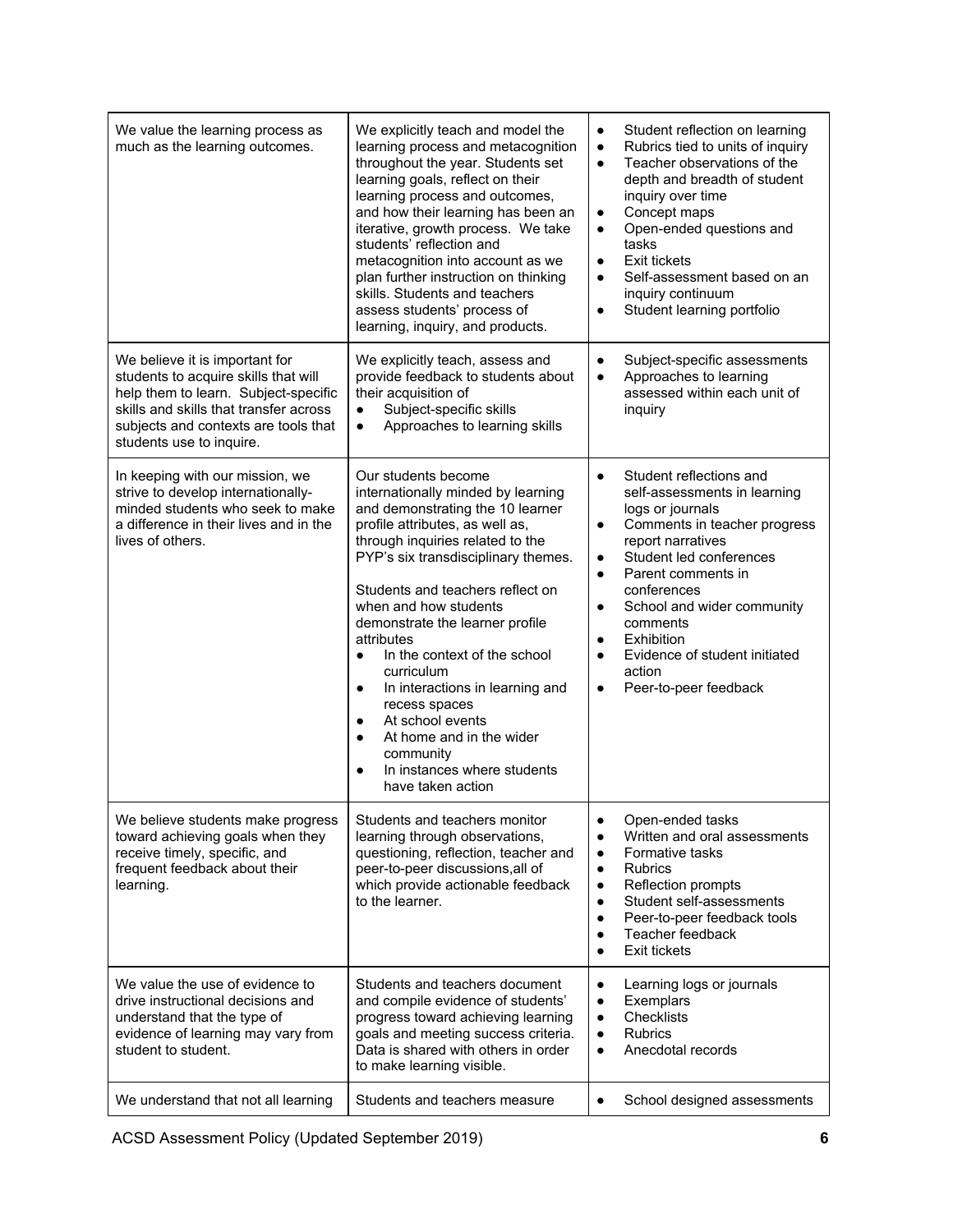| can be or needs to be measured.<br>Learning that can be measured<br>should be used as a data point to<br>support a larger picture of a<br>student's achievement and<br>progress in learning. | learning to capture student<br>progress at a specific point in time.                                                                                                                                                                                                                                                                                                                                                                                                          | tied to standards<br>Formative and summative<br>$\bullet$<br>assessments<br>Commercially designed<br>$\bullet$<br>screeners, benchmarking,<br>diagnostic, and progress<br>monitoring tools (e.g. FAST,<br>Fountas & Pinnell)<br>Standardized achievement<br>testing                                                                                                |
|----------------------------------------------------------------------------------------------------------------------------------------------------------------------------------------------|-------------------------------------------------------------------------------------------------------------------------------------------------------------------------------------------------------------------------------------------------------------------------------------------------------------------------------------------------------------------------------------------------------------------------------------------------------------------------------|--------------------------------------------------------------------------------------------------------------------------------------------------------------------------------------------------------------------------------------------------------------------------------------------------------------------------------------------------------------------|
| We support and use<br>evidence-based decision-making<br>through an analysis of student data.                                                                                                 | We use a wide range of<br>assessment data to develop a<br>comprehensive picture of a<br>student's achievement and<br>progress. Individual students and<br>their teachers collaborate to<br>analyze the student's work.                                                                                                                                                                                                                                                        | A compilation of student work<br>$\bullet$<br>Rubrics tied to learning goals<br>$\bullet$<br>Data analysis protocols for<br>$\bullet$<br>school data teams that include<br>actionable next steps for<br>individual learners, a small<br>group, a class, or a school.                                                                                               |
| As educators, we understand that<br>analyzing and reflecting on data will<br>improve our teaching practices.                                                                                 | Individual teachers analyze student<br>and class data in order to improve<br>teaching practices.<br>Teachers and administrators<br>collaborate to analyze data for<br>individual learners, a class, or a<br>school.                                                                                                                                                                                                                                                           | Reflect on and revise<br>$\bullet$<br>instructional plans inside and<br>outside of the Program of<br>Inquiry.                                                                                                                                                                                                                                                      |
| We believe that it is important for<br>teachers to periodically report<br>student progress to students and<br>their parents.                                                                 | We report student progress four<br>times a year through:<br>A fall parent-teacher<br>$\bullet$<br>conference,<br>A spring parent-teacher<br>$\bullet$<br>conference (PK-1st), and a<br>student-led conference<br>(2nd-6th),<br>A winter written progress<br>$\bullet$<br>report,<br>An end-of-year written<br>$\bullet$<br>progress report.<br>Additional parent-teacher,<br>teacher-student, and<br>parent-teacher-student<br>conferences (as needed<br>throughout the year) | Disciplinary, interdisciplinary,<br>$\bullet$<br>and transdisciplinary<br>assessments and rubrics<br>Teacher and student<br>$\bullet$<br>observations and anecdotal<br>records<br>Formative and summative<br>$\bullet$<br>assessments<br>Student, parent, and teacher<br>$\bullet$<br>reflections about student<br>demonstrations of learner<br>profile attributes |

Ideas based on *[Primary Years Programme: Learning and Teaching](https://resources.ibo.org/data/learning-and-teaching_899fc563-3f16-4ad6-89c7-f60983c9d6d3/PRC-Learning_and_teaching-1-WEB_bffd8f20-78b3-4d6e-83dc-7255d1bf1c29.pdf)*, International Baccalaureate Organization, October 2018, pages 66-82.

#### **Exhibition** (beginning in 2020-2021)

A student's PYP journey culminates in the PYP exhibition. The exhibition is student-initiated, designed, and involves collaboration with peers, teachers, and community mentors. Students can choose to work individually, with a partner, or in a small group and are supported by their teachers and mentors.

Exhibition is a demonstration of student agency. "In the PYP exhibition, students demonstrate their understanding of an issue they have chosen to explore… they are actively engaged in the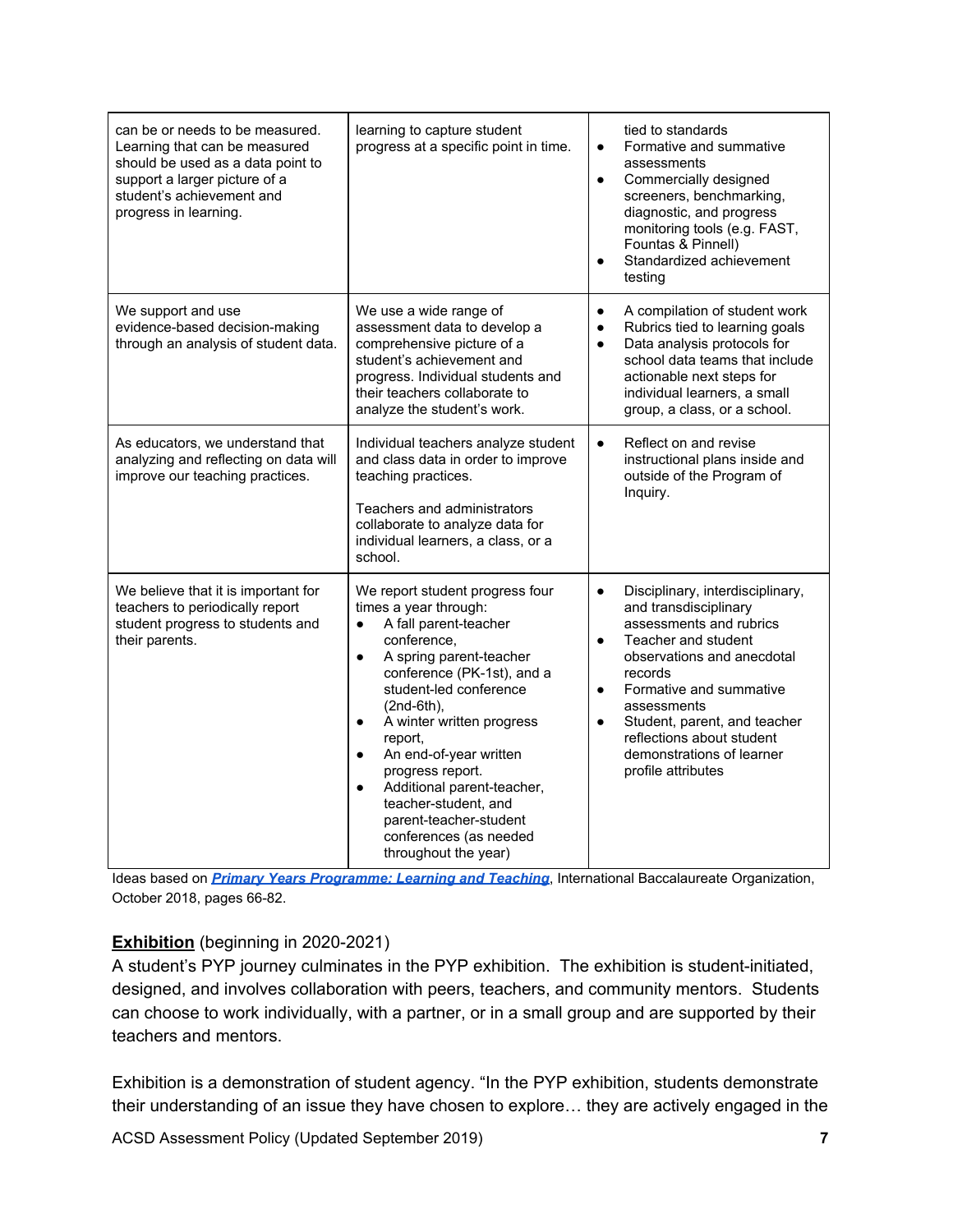planning, presenting, and assessing their learning." (*The [Learner](https://resources.ibo.org/data/the-learner_fc17a71a-2344-4b26-84cb-caca3a02750d/PRC-The_learner-WEB_d32875a1-8611-4de3-9f7d-14a22127adc2.pdf?c=c54da21d)*, IBO, 2018, p. 40). The exhibition can be one of the six units of inquiry, stand outside the program of inquiry, or may cross all transdisciplinary themes.

This celebratory event provides students with an authentic process to reflect on, demonstrate learning and taking action, international-mindedness, and the learner profile attributes. Students determine the success criteria for the exhibition and may use an exhibition journal to monitor and document their questions, reflections, set and revise learning goals, and periodically to self-assess their progress. Students can take into account reflections from teachers, mentors, and members of the learning community as they self-assess their learning.

Students, teachers, and the learning community all contribute to the evaluation of the exhibition process from a programmatic standpoint. Reflections and recommendations are used to enhance the process in future years.

# <span id="page-8-0"></span>**B) Middle Years Program (MYP):**

#### **Overview**

The MYP assessment process is a criterion-related model. It is important that both students and parents understand this method of assessment and play an active role in the process. The strength of this model is that students are assessed for what they can do, rather than being ranked against each other. Students are encouraged to reflect on their own learning and use the descriptors to motivate themselves to a higher level of achievement.

Each subject area has four assigned criteria that teachers must assess **at least twice a year**. The assigned criteria are in the table below.

|                              | <b>Criterion A</b>                      | <b>Criterion B</b>                       | <b>Criterion C</b>           | <b>Criterion D</b>                             |
|------------------------------|-----------------------------------------|------------------------------------------|------------------------------|------------------------------------------------|
| Language and literature      | Analyzing                               | Organizing                               | <b>Producing Text</b>        | Using Language                                 |
| Language acquisition         | Comprehending spoken<br>and visual text | Comprehending written<br>and visual text | Communicating                | Thinking critically                            |
| Individuals and<br>societies | Knowing and<br>understanding            | Investigating                            | Communicating                | Thinking critically                            |
| Sciences                     | Knowing and<br>understanding            | Inquiring and designing                  | Processing and<br>evaluating | Reflecting on the<br>impacts of science        |
| <b>Mathematics</b>           | Knowing and<br>understanding            | Investigating patterns                   | Communicating                | Applying mathematics<br>in real-world contexts |
| Arts                         | Knowing and<br>understanding            | Developing skills                        | Thinking creatively          | Responding                                     |

#### **MYP Assessment Criteria By Subject:**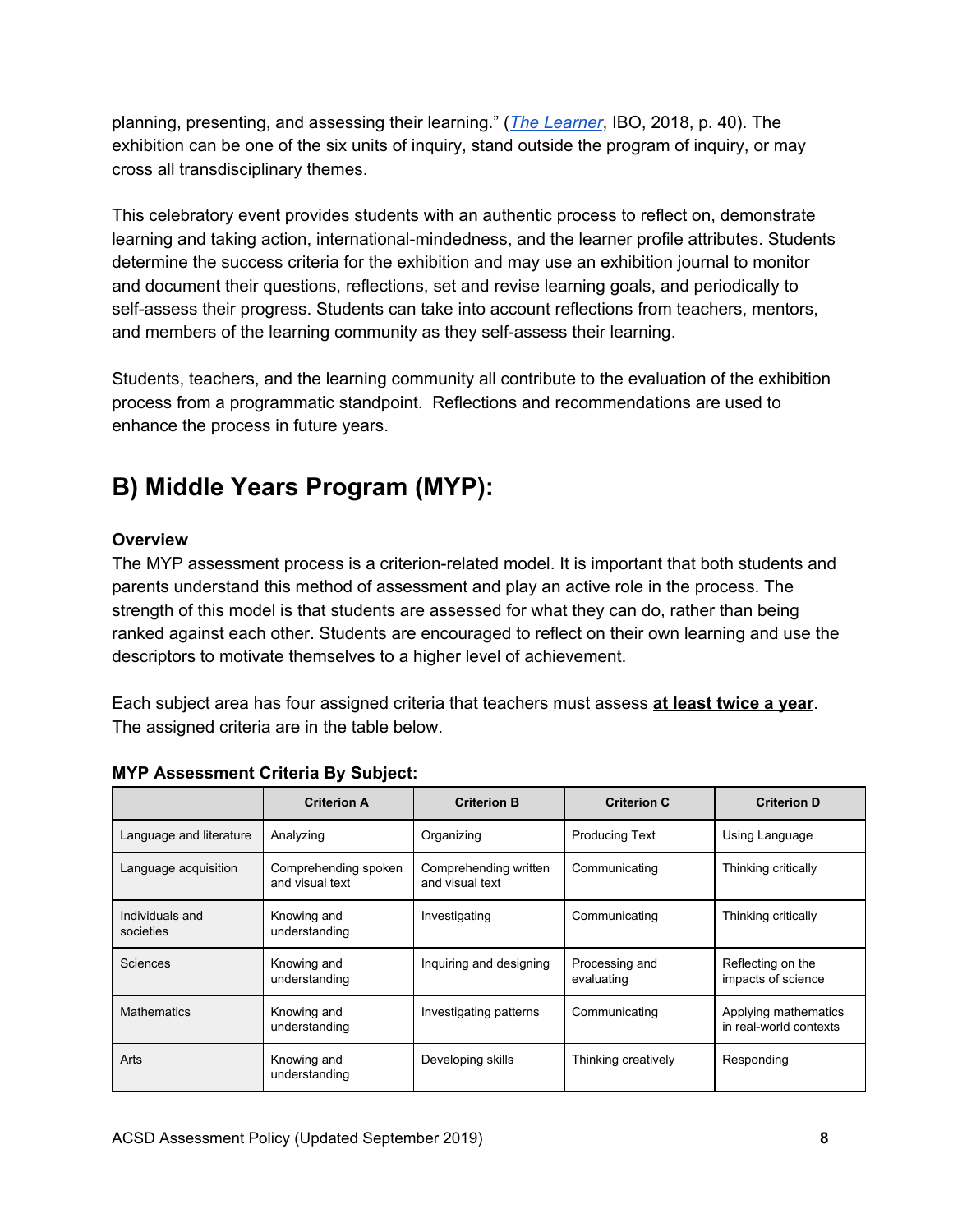| Physical and health<br>education | Knowing and<br>understanding | Planning for<br>performance | Applying and<br>performing | Reflecting and<br>improving performance |
|----------------------------------|------------------------------|-----------------------------|----------------------------|-----------------------------------------|
| Design                           | Inquiring and analyzing      | Developing ideas            | Creating the solution      | Evaluating                              |
| Interdisciplinary                | Disciplinary grounding       | Synthesising                | Communicating              | Reflecting                              |
| Personal project                 | Investigating                | Planning                    | Taking action              | Reflecting                              |

#### **Summative Assessment in the MYP**

Summative assessments formally measure what students know and can do. MYP units include *at least* one summative assessment; it is encouraged that teachers offer more frequent, shorter summatives, in order to provide students multiple opportunities to demonstrate proficiency. Same grade level and same subject area teachers assess the same common criteria on the summative assessments. Sometimes all four criteria in a subject are applied to an assignment or assessment, but more often, only one or two criteria are assessed per task. These agreed-upon criteria are outlined on each department's subject-group overview. Within a unit, students know what criteria they will be assessed on, and teachers distribute the corresponding criteria rubrics well in advance of a summative assessment.

MYP teachers use the prescribed criterion rubrics to evaluate students in each year of the program, bringing greater consistency to the ways that teachers assess students in grades 7-10. Thus, students will recognize what is expected of them across the program, seeing similarities year-to-year as well as how the expectations are consistently deepened as they grow. These rubrics, which can be modified with task-specific clarifications where appropriate, clearly outline expectations for student achievement and separately assess student progress toward each assessed criterion on a scale of 1-8.

#### **Re-Assessment (Grades 9 and 10):**

Students who score a 3 or below on a given assessment may have the opportunity to reassess. This must happen within a two-week window from the time the original work is returned to students.This two-week window may be extended by the teacher due to extenuating circumstances and in consultation with the administration/guidance team. Students will be given the opportunity to reassess a specific assessment once. If students would like to re-assess, the student **must** do the following:

- a) complete all missing work from the unit
- b) identify and correct mistakes and/or missing concepts on the original assessment
- c) complete any related practice per the teacher's request
- d) conference with the teacher, showing completion of missing work, corrections on the original assessment.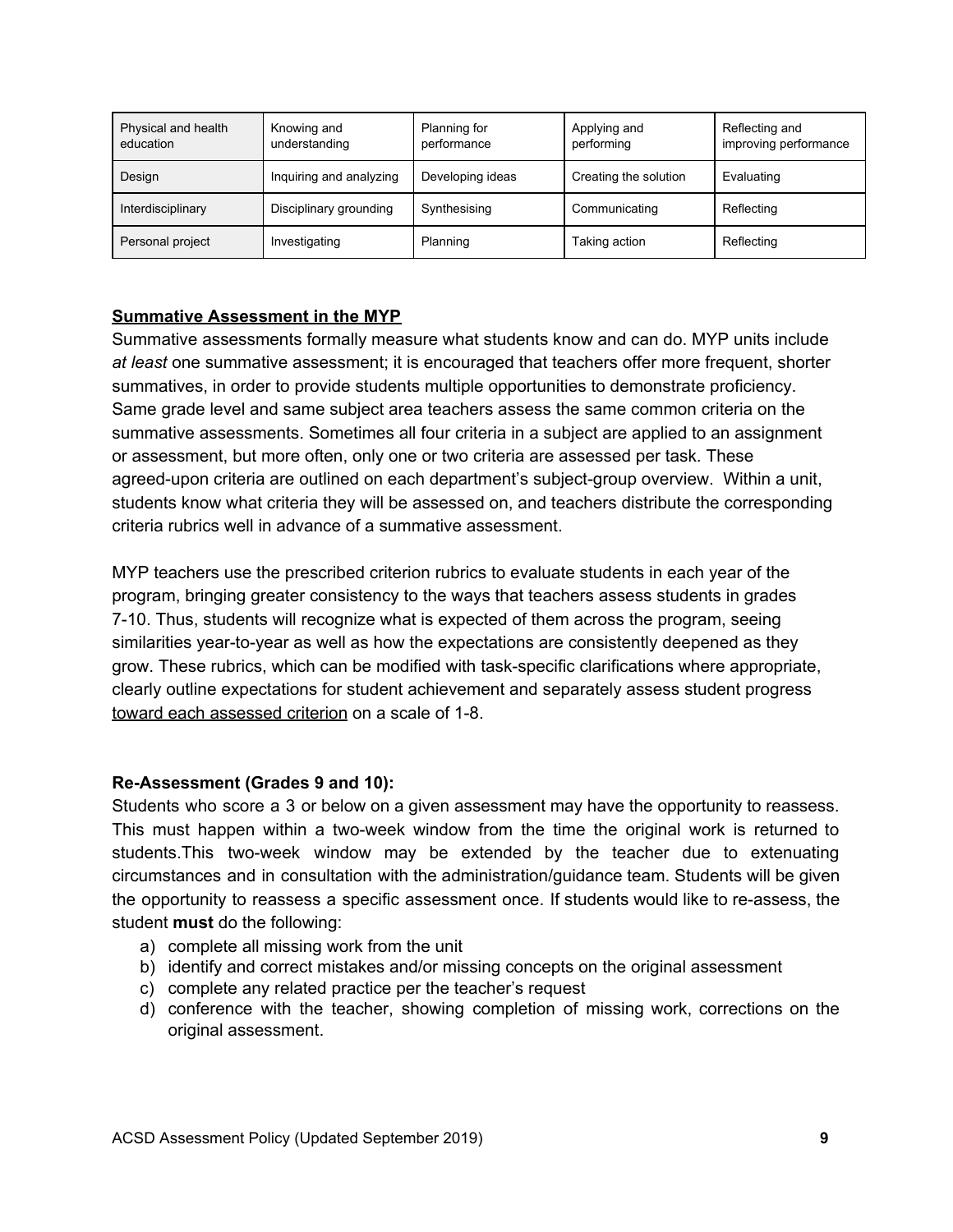#### **Assessment Standardization**

It is important when two or more teachers are teaching the same course that internal standardization takes place to ensure a common understanding of the criteria and levels of achievement. Supervisors of the Personal Project will also collaborate to standardize their scoring practices. According to the guide *MYP: From principles into practice,* 2014: "Standardization throughout the school year promotes consistency and builds common understandings about student achievement with respect to MYP objectives" (83).

#### **Reporting and Communication**

Over the course of the year, students, teachers and parents can track students' progress toward each of the four criteria in each subject. At the end of a reporting period, teachers communicate students' achievement level toward each criterion based on the data they have collected through unit assessments. If a single criterion was assessed more than once during a reporting period, teachers analyze the multiple data points to determine a final achievement level for that criterion. This is not an average of all of the scores for this criterion, but a professional judgment based on:

- $\triangleright$  patterns in the data
- $\triangleright$  the development of the individual student
- $\geq$  the context in which the work was completed

In addition to reporting out students' progress toward the four criteria in each course, teachers will also periodically (frequency to be determined by individual schools) report out an overall MYP score for the course, which is referred to as an Overall Level of Achievement (OLA)\*.

**What determines an Overall Level of Achievement (OLA)?** In each subject, **all four** criterion levels of achievement are added together to give a **criterion levels total.** Teachers then use the boundary guidelines table (see page 13) to determine an OLA. The boundary guidelines table provides a means of converting the criterion levels total into a grade based on a scale of 1–7 (to align with DP reporting practices). At MUHS, OLAs are converted to letter grades on report cards and transcripts. At MUMS, they are not.

### **Overall Level of Achievement (OLA) 1-7 Conversion Chart**

| IB<br><b>Score</b> | Grade<br>boundary | Letter<br>Grade | <b>GPA</b> | <b>Descriptor</b>                                                                                                                                                                                                                                                                                                                                         |
|--------------------|-------------------|-----------------|------------|-----------------------------------------------------------------------------------------------------------------------------------------------------------------------------------------------------------------------------------------------------------------------------------------------------------------------------------------------------------|
|                    | 28-32             | $A+$            | 4.0        | Produces high-quality, frequently innovative work. Communicates comprehensive,<br>nuanced understanding of concepts and contexts. Consistently demonstrates<br>sophisticated critical and creative thinking. Frequently transfers knowledge and<br>skills with independence and expertise in a variety of complex classroom and<br>real-world situations. |
| 6                  | 26-27             | A               | 4.0        | Produces high-quality, occasionally innovative work. Communicates extensive<br>understanding of concepts and contexts. Demonstrates critical and creative thinking.                                                                                                                                                                                       |
|                    | $24 - 25$         | A-              | 3.7        | frequently with sophistication. Uses knowledge and skills in familiar and unfamiliar<br>classroom and real world situations, often with independence.                                                                                                                                                                                                     |
|                    | $21 - 23$         | $B+$            | 3.3        | Produces generally high-quality work. Communicates secure understanding of<br>concepts and contexts. Demonstrates critical and creative thinking, sometimes with                                                                                                                                                                                          |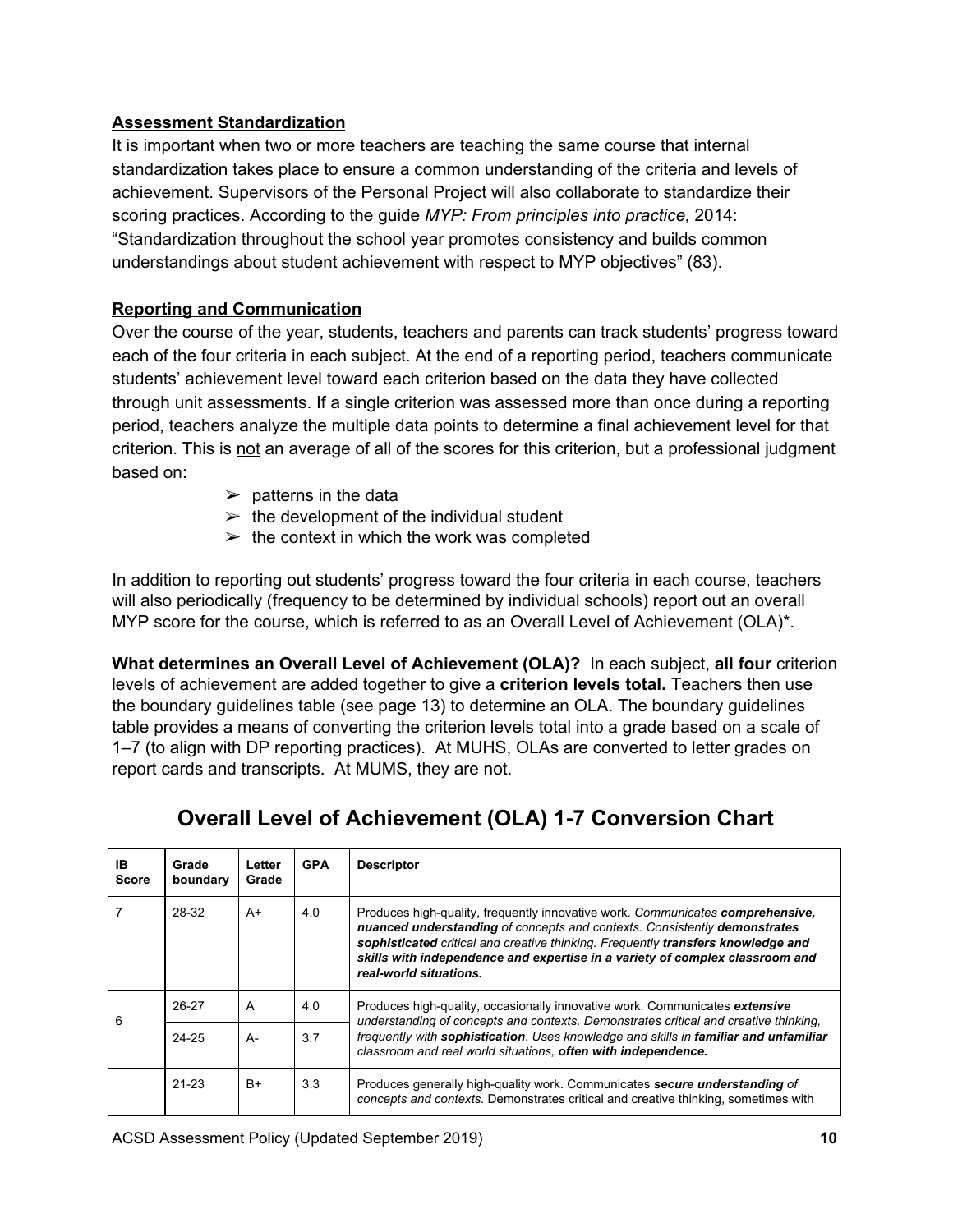| 5 | $19-20$   | <sub>R</sub> | 3.0 | sophistication. Uses knowledge and skills in familiar classroom and real-world<br>situations and, with support, some unfamiliar real-world situations.                                                                                                                                                    |
|---|-----------|--------------|-----|-----------------------------------------------------------------------------------------------------------------------------------------------------------------------------------------------------------------------------------------------------------------------------------------------------------|
| 4 | $17-18$   | $B -$        | 2.7 | Produces good-quality work. Communicates basic understanding of most concepts<br>and contexts with few misunderstandings and minor gaps. Often demonstrates basic                                                                                                                                         |
|   | $15 - 16$ | $C+$         | 2.3 | critical and creative thinking. Uses knowledge and skills with some flexibility in<br>familiar classroom situations, but requires support in unfamiliar situations.                                                                                                                                       |
|   | $12 - 14$ | C            | 2.0 | Produces work of an acceptable quality. Communicates basic understanding of many<br>concepts and contexts, with occasionally significant misunderstandings or gaps.                                                                                                                                       |
| 3 | $10 - 11$ | $C -$        | 1.7 | Begins to demonstrate some basic critical and creative thinking. Is often inflexible in<br>the use of knowledge and skills, requiring support even in familiar classroom<br>situations.                                                                                                                   |
| 2 | $6-9$     | NY.          |     | Produces work of limited quality. Expresses misunderstandings or significant<br>gaps in understanding for many concepts and contexts. Infrequently demonstrates<br>critical or creative thinking. Generally inflexible in the use of knowledge and skills,<br>infrequently applying knowledge and skills. |
|   | $1 - 5$   | <b>NY</b>    |     | Produces work of very limited quality. Conveys many significant                                                                                                                                                                                                                                           |
|   |           |              |     | misunderstandings or lacks understanding of most concepts and contexts. Very<br>rarely demonstrates critical or creative thinking. Very inflexible, rarely using<br>knowledge or skills.                                                                                                                  |

#### **Late Work**

The importance of work completion is emphasized in all courses. Teachers will set and clearly communicate all due dates for assessments. Missing and incomplete work will be marked as M (missing), I (incomplete) and/or IE (insufficient evidence)<sup>1</sup>. The scores on assignments should not be distorted by the deduction of points for poor learning dispositions (e.g. handing in work late). Students have the opportunity to earn full academic credit for late work turned in by the deadline. Failure to attend to due dates is important and will be communicated in a student's Work Habits (MUMS) or Habit of Work (MUHS) score. Students' late work will be tracked by teachers and reported out accordingly in the Work Habits/Habits of Work score. For additional information on how missing work and late are handled at MUHS, see the Handbook of Teaching and Learning.

#### **Progress Monitoring**

Students, parents, and guardians can check on progress via the online Parent Portal. Report cards are distributed at the end of each trimester at MUMS and quarterly at MUHS.

### <span id="page-11-0"></span>**C) Grades 11 and 12**

In grades 11 and 12 the courses offered fall into one of two categories, either Middlebury Core classes (these are non-DP classes) or DP classes. Students can take a mixture of Middlebury Core classes and DP classes to meet distribution requirements for graduation. They can elect to take DP courses for MUHS credit only, for an IB certificate, and/or as part of the full IB DP

<sup>1</sup> Students who receive "IE"s for scores have not completed the work, which means teachers may have insufficient evidence to support a decision as to whether or not the student is proficient.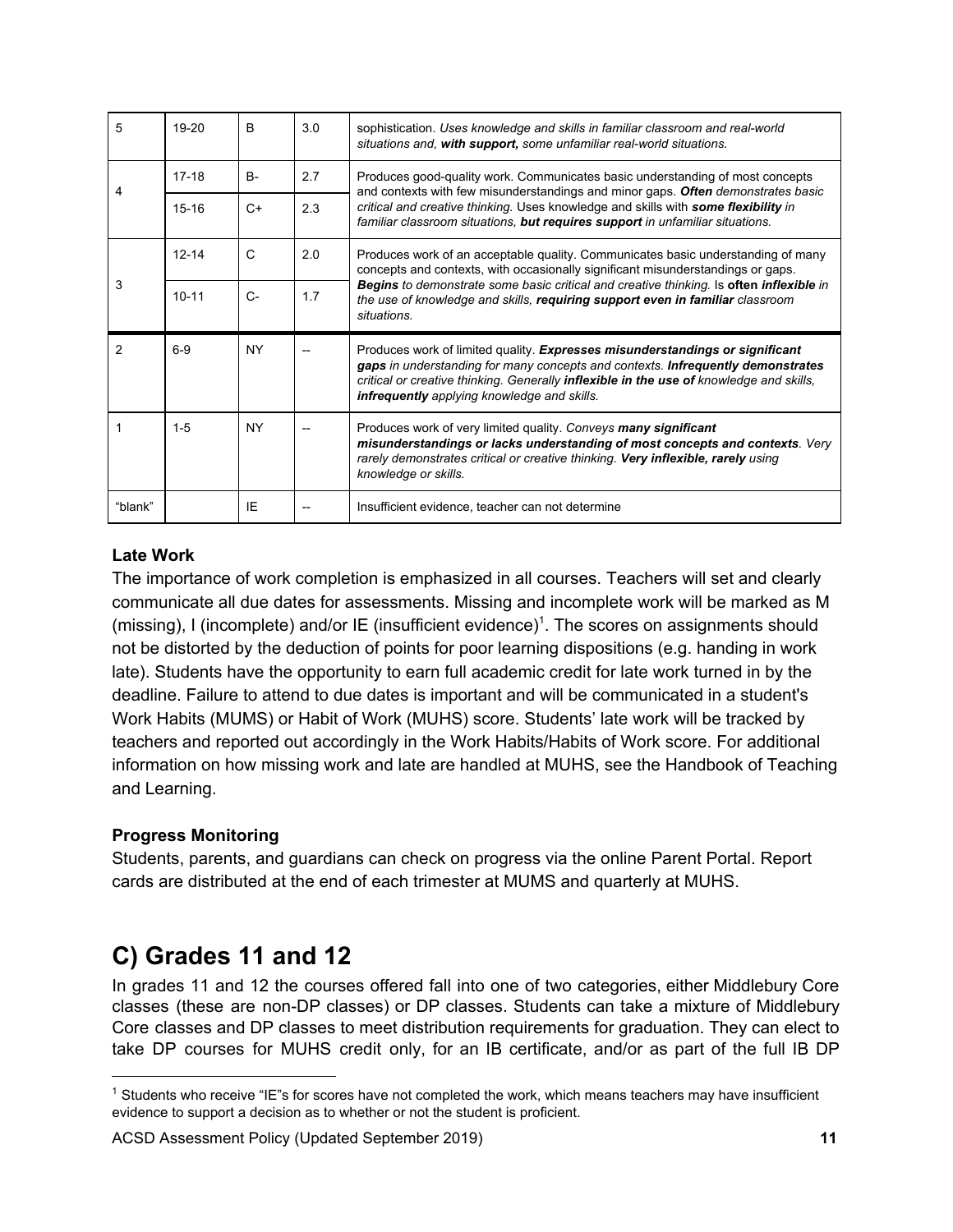diploma.When students are taking DP courses for MUHS credit only, they may elect to complete only the first year of the course. They are welcome to stay in the course for two years, but it is not required. For more information on this please view the Course Description Catalog or the MUHS DP Handbook (on the MUHS Website). This section provides assessment details relevant to *all* 11th and 12th grade classes. The following section provides additional information specific to the DP.

#### **Grading & Reporting:**

As in the MYP, DP and Middlebury Core courses are aligned to state standards, and summative assessments are opportunities to demonstrate proficiency measured against subject and/or course-specific criteria. Teachers may elect to identify or develop and adopt specific rubrics or may use alternative scoring tools. However, they are required to communicate clear criteria for success. Contributors to the overall grade may carry different weights. This will be clearly communicated to students at the beginning of the year. The majority of tasks that contribute to the overall grade will be summative tasks (at least 80%). Formative assessments can contribute approximately 20% to the overall grade. **Like our grade 9 and 10 system, students demonstrate what they know. They are not assessed against each other but in relation to the standards in each course.**

Additionally, DP courses will have embedded internal assessments (IAs). These are summative assessments that are required by IB. Whether students are pursuing the IB diploma or course certificate or only taking the IB course for MUHS credit, they will be assessed using DP rubrics written specifically for each IA. The DP grade boundaries will be used to convert overall scores to a letter grades. For the students in a DP class that are simply earning MUHS credit, the teacher may choose to slightly modify the IA.

#### **Re-Assessment:**

We believe that it is not in the best interest of students in upper grade level courses to offer re-assessments as a matter of practice. In the interest of preparing students for post-secondary academic work and the world of work, we do not offer re-assessments as a rule. With this said, teachers know their students. It is acceptable for a teacher to offer a re-assessment opportunity, but it should not become a pattern for a student.

#### **Late and Missing Work:**

The policy on late and missing work for Grades 11 and 12 is similar to that of the MYP; however, there are aspects that are unique to these grade levels. Please see the MUHS Teaching & Learning Handbook.

### <span id="page-12-0"></span>**D) IB Full Diploma and Certificate Candidates**

(To begin in the 2019 - 2020 school year)

#### **Electing to Take IB Assessments**

At MUHS, we intend to include as many students as possible in our DP course offerings. If students are unable to study the program in full, they are encouraged to complete as many DP courses as possible in alignment with their Personalized Learning Plan (PLP). Students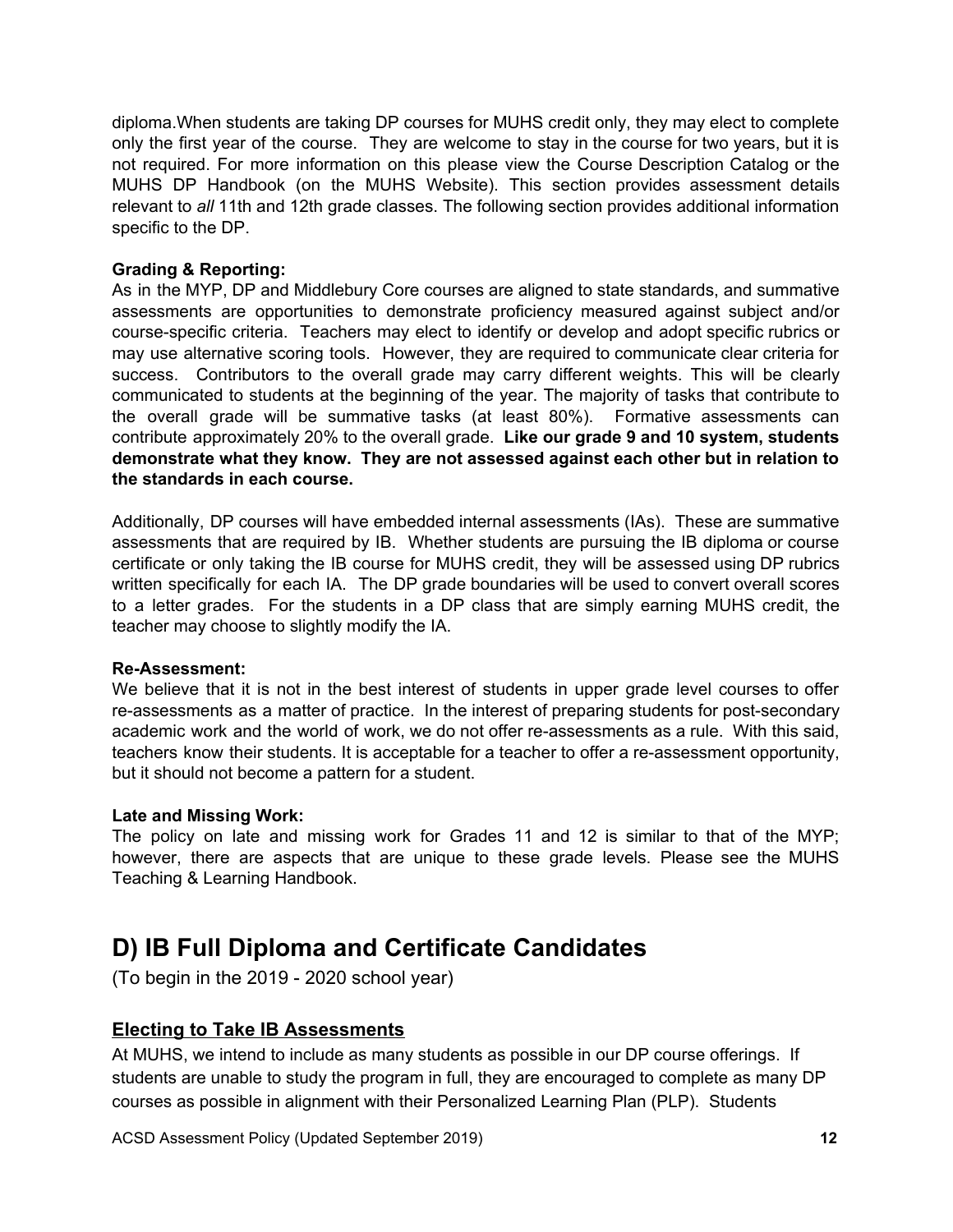planning to earn a certificate in a DP course must enroll as such and complete all required DP assessments.

If a student decides to change enrollment status in the Diploma Program, they must communicate that they are **not** planning on pursuing the DP diploma or course certificate by the middle of their junior year. Once this decision is made it cannot be reversed (due to IB deadlines with registration).

#### **Assessments in the Diploma Program**

IB summative assessments (external and internal) are criterion-related rather than norm-referenced, which means they measure students' success in terms of identified levels of attainment rather than in relation to other students. Every DP teacher undergoes IB training to ensure that they are developing formative assessments that prepare students for IB exams (external assessments). Formative assessments in the IB diploma program emphasize helping students to judge their progress through teacher-supported self-evaluation and the regular use of rubrics published by the IBO. Other strategies include class discussions, field work, essays, oral presentations, projects, research papers, investigation workbooks, historical investigations, individual oral commentaries, multimedia presentations, etc.

Formal summative assessment in the IB Diploma Program is comprised of **internal assessments (IAs)**, which are graded by the teacher according to IB assessment criteria and moderated by the International Baccalaureate Organization (IBO), and **external assessments** which are scored by the IBO.

**Internal Assessments (IAs):** The International Baccalaureate prescribes various internal assessments for each subject. These internal assessments vary in number according to subject and are designed to allow for students to demonstrate a degree of learner autonomy through choice of topic, methodology, and production while seeking to meet the criteria prescribed by IB. The Internal Assessments (IAs) are graded by teachers according to the IB rubric; however, samples of student work (approximately 10%, randomly selected by IBO) are sent to IB for moderation. These IAs combine with grades achieved on external assessments to form a student's overall IB score.

**External Assessments:** External assessments for each IB subject, scored by IB examiners, are given in May of the senior year. The number of exams per subject varies. Higher level courses tend to have more assessments than standard level courses. Students must sit for the external assessment on the scheduled day of the assessment, only extreme circumstances will be recognized by IB. **There are no make-up dates for external exams.**

(Adapted from West Hall High School IB Assessment Policy)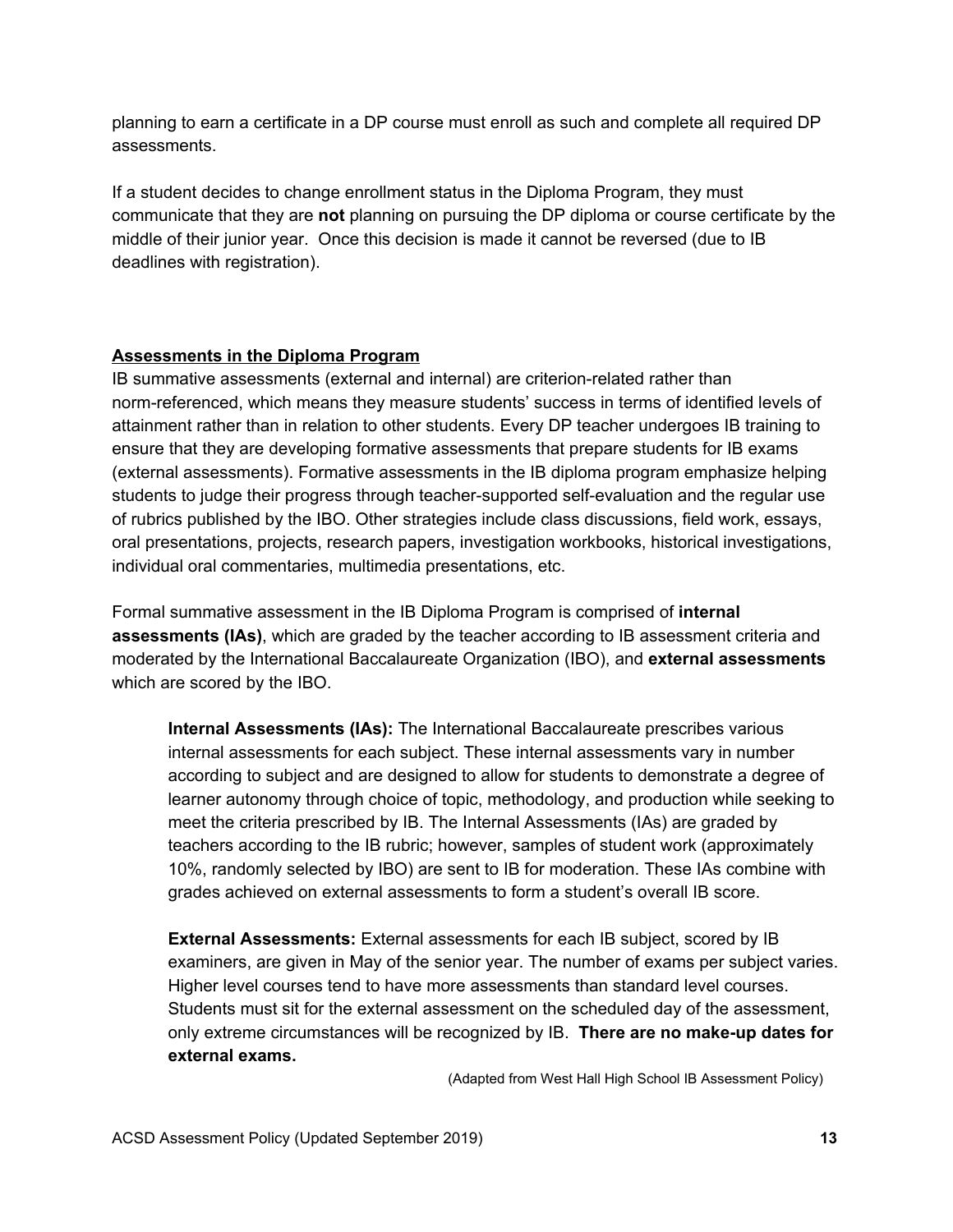The IB publishes assessment criteria for each of its externally moderated exams as well as the internal assessments. **It is expected that teachers communicate these criteria to students early in the curriculum and model their assessments on these criteria.**

In addition to IB internal and external assessments all DP courses will also include assessments designed by the teacher. These assessments will include, but are not limited to, unit tests, unit projects, papers, and various forms of formative assessment.

#### **Scheduling of Assessments**

All internal assessments are scheduled by the DP Coordinator, based on feedback from the DP teachers. The internal assessment schedule is built with a focus on evenly distributing deadlines and events over the course of the two-year program. The schedule of assessments can be viewed on the MUHS website. All internal deadlines regarding assessment must be met.

#### **Earning the Diploma**

In order to receive an IB Diploma, a student must complete all assessment components for each of the six subjects and complete the TOK, EE, and CAS requirements. As prescribed by IB, each subject's internal components as well as external components combine to form a score of 1-7, with 7 being the highest. A student's score in each subject will determine whether college credit is earned, according to each college or university's transfer credit policy. Furthermore, a student must score a total of 12 points in HL classes and 9 points in SL classes and achieve a combined score of 24 points in order to earn the IB Diploma.

Theory of Knowledge (TOK) and the Extended Essay (EE) also contribute to a candidate's total score in that each is graded on a scale of A (maximum) to E (minimum). To earn an IB Diploma a student can not score an E or an N on the Extended Essay or TOK. For the IB Diploma, a maximum of 3 points is awarded for combined performance in Theory of Knowledge and the Extended Essay. The maximum total of points a student could score is 45.

#### **Grades (Reporting and Recording)**

Final course grades are determined through a varied combination of published IB Grade Boundaries, IB Grade Descriptors, traditional grading of work, and holistic review of student performance. Teachers will communicate how a final grade is determined in their course syllabi. IB assessments are scored on a 1 - 7 scale. These scores are converted to a percentage grade and incorporated into the final course grade accordingly.

For more information on the Diploma Program go to the MUHS DP Handbook, found on our website (<https://www.acsdvt.org/muhs>). Select the International Baccalaureate tab, then Diploma Program from the sidebar, then MUHS DP Handbook.

### <span id="page-14-0"></span>**E. Reporting Academic Achievement: GPA and Latin Honors**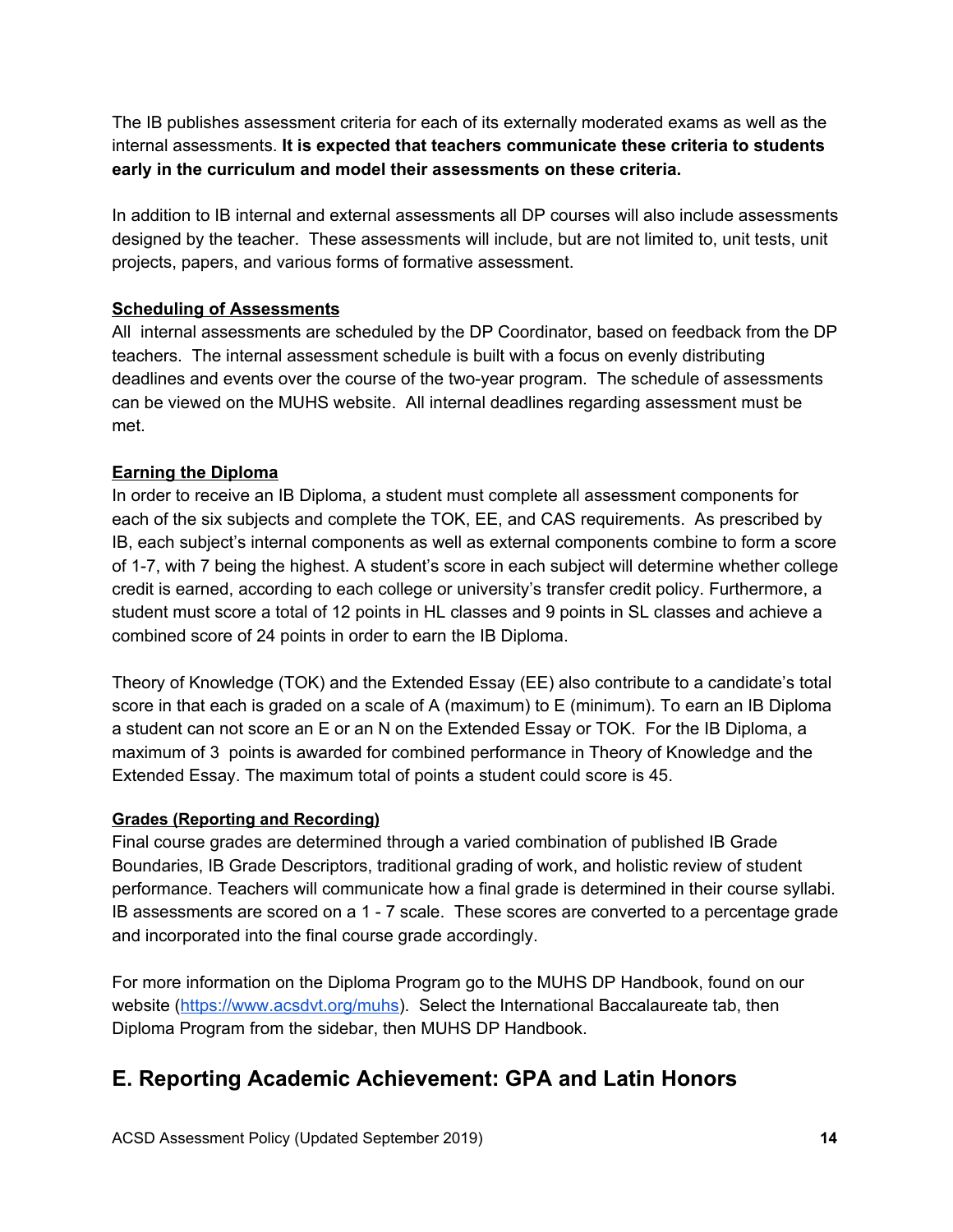In an effort to encourage rigorous coursework, reduce stress and recognize outstanding achievement, MUHS will be using the Latin honors system, requiring specific grade point averages to graduate cum laude (honors), magna cum laude (high honors) and summa cum laude (highest honors). The Latin honors system puts the focus back on the quality of education rather than one or two specific titles for individuals ([Zalaznick,](https://www.districtadministration.com/article/schools-try-remove-stress-class-rankings) 2017).

GPA is computed on a 4.0 point scale for unweighted classes at the end of each semester. Numerical value for letter grades is awarded as follows:

|  |                                         | $A+ = 4.0$ $B+ = 3.3$ $C+ = 2.3$ $D+ = 1.3$ $F = 0$ |  |
|--|-----------------------------------------|-----------------------------------------------------|--|
|  | $A = 4.0$ $B = 3.0$ $C = 2.0$ $D = 1.0$ |                                                     |  |
|  | $A = 3.7$ $B = 2.7$ $C = 1.7$ $D = 0.7$ |                                                     |  |

The numerical value for weighted classes (completed AP, DP Higher Level, college courses) is as follows:

|  | $A+ = 4.3$ $B+ = 3.6$ $C+ = 2.6$ $D+ = 1.6$ $F = 0$ |  |
|--|-----------------------------------------------------|--|
|  | $A = 4.3$ $B = 3.3$ $C = 2.3$ $D = 1.3$             |  |
|  | $A = 4.0$ $B = 3.0$ $C = 2.0$ $D = 1.0$             |  |

\*Note: For the purposes of calculating GPA a score of NY on and MYP course will be considered a zero since it translates to Not Proficient.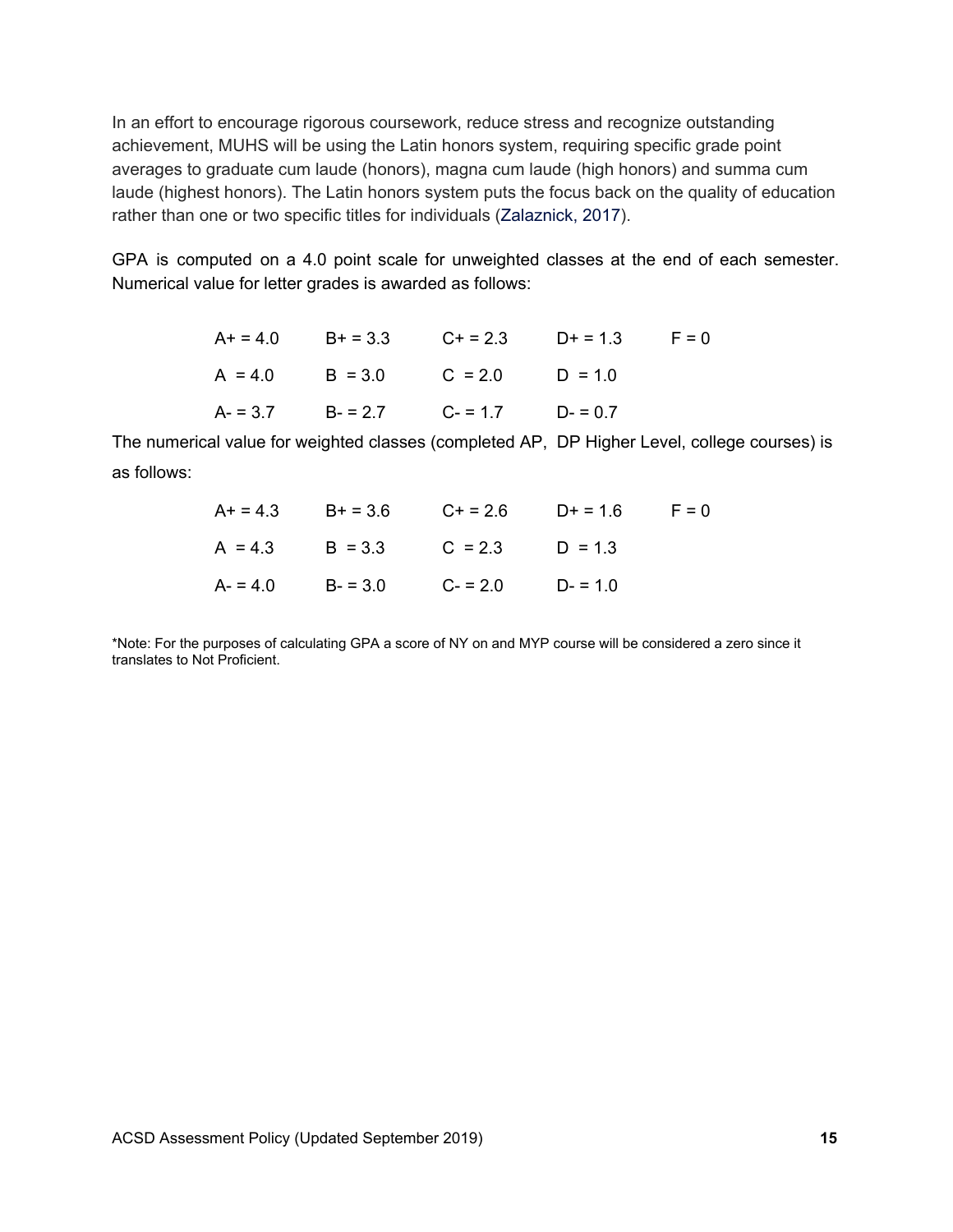### <span id="page-16-0"></span>**III. Links Among Other Policies**

- A) **Language Policy** Assessment of students takes into account mother-tongue proficiency. The district offers English as a Second Language (ESL) services to those students who qualify. Most IB rubrics focus more on application of content knowledge rather than specific semantics or grammar.
- B) **Academic Honesty Policy** Authentic assessment requires adherence to the Academic Honesty Policy. Students receive training and guidelines regarding the school's policies to assure that their work is their own. Anti-plagiarism software (Turnitin) is available to all faculty.
- C) **Inclusion Policy** Teachers are aware of students with special needs and will ensure that all classroom assessments will align with Individualized Education Plans (IEPs) and Section 504 accommodations. The Diploma Program Coordinator will work with IBO to provide any necessary and required accommodations on IB Internal and/or External Assessments.

# <span id="page-16-1"></span>**IV. Monitoring and Revision**

This policy was first developed during the 2017-2018 school year by a group of ACSD administrators, coordinators, and teachers. It was reviewed and updated by coordinators and administrators in January 2019. Going forward, this policy will be reviewed annually until it is deemed reviews can occur prior to each evaluation visit.

MUMS and MUHS school staff reviewed the policy in the academic year of 2018-2019. Elementary staff will review it in the spring of 2019. The assessment policy will be reviewed and updated in consultation with the whole staff prior to each IB evaluation cycle. Throughout the development of this policy, the IB standards and practices, Vermont's Education Quality Standards and proficiency-based graduation requirements, local and state assessment practices, and individual ACSD school practices were taken into account.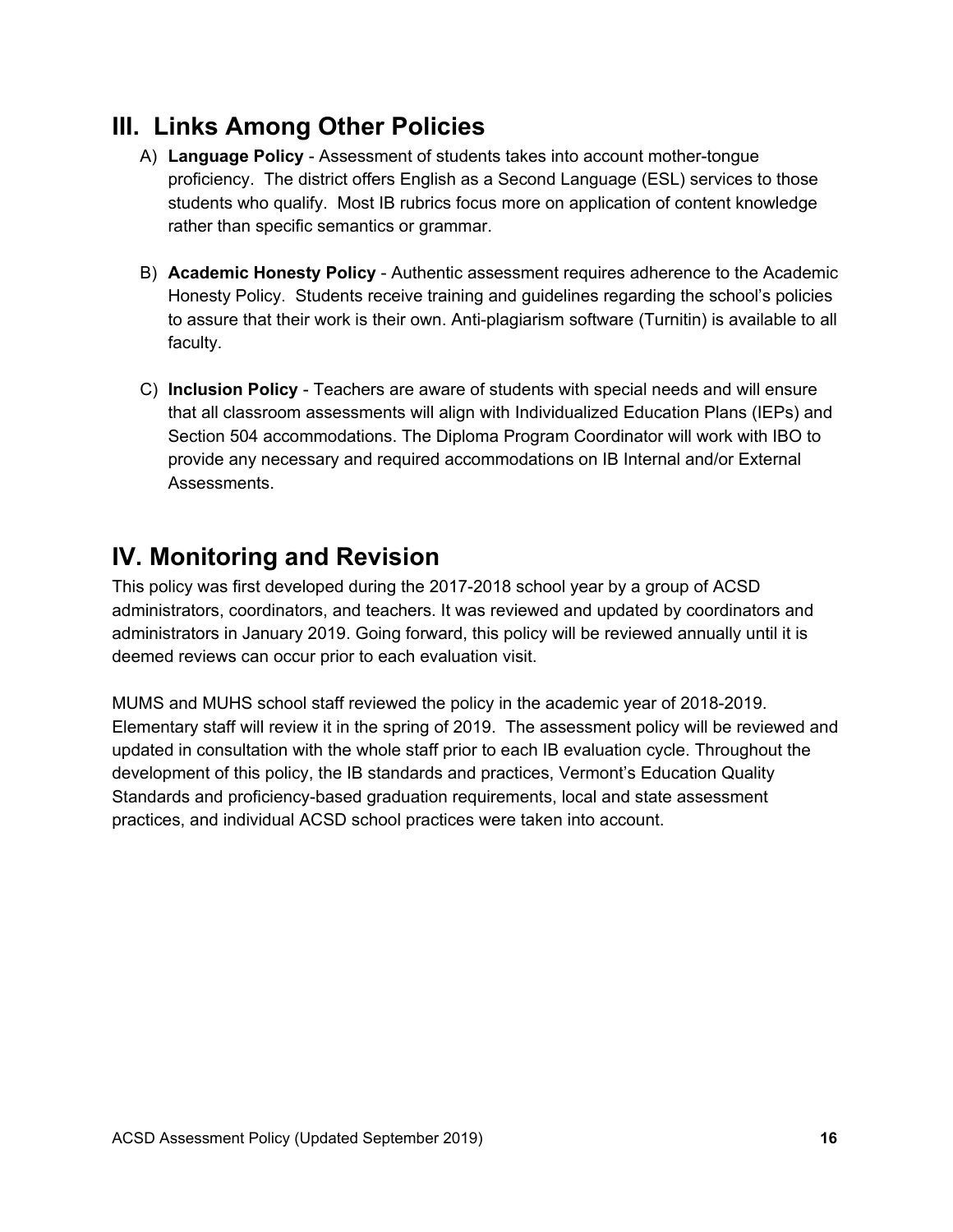# <span id="page-17-0"></span>**Appendix A: District, State & National Assessments**

|                 | <b>Assessment</b>                                                                                                   | <b>Grade Levels</b>       | When                                                     |
|-----------------|---------------------------------------------------------------------------------------------------------------------|---------------------------|----------------------------------------------------------|
| <b>District</b> | <b>Universal Screening: FAST</b><br>(Formative Assessment System<br>for Teachers)- Literacy &<br><b>Mathematics</b> | $K-6th$                   | Fall, Winter, Spring                                     |
|                 | <b>SAEBRS</b>                                                                                                       | K-6th                     | Fall                                                     |
|                 | STAR Reading & Math                                                                                                 | 7th, 8th, 9th             | Fall, Winter, Spring<br>Progress monitoring as<br>needed |
|                 | Fountas & Pinnell Benchmark<br>Assessment System-Literacy                                                           | K-6th                     | Fall, Winter, Spring                                     |
|                 | Schoolwide writing assessment                                                                                       | 7th, 8th                  | Fall, Spring                                             |
|                 | <b>PSAT</b>                                                                                                         | 11th                      | Fall                                                     |
| <b>State</b>    | <b>Teaching Strategies (TS) Gold</b>                                                                                | <b>PK</b>                 | Ongoing                                                  |
|                 | Ready for Kindergarten! Survey<br>(R4K!S)                                                                           | K                         | Fall                                                     |
|                 | <b>SBA (Smarter Balanced</b><br>Assessment) - Literacy &<br><b>Mathematics</b>                                      | 3rd-6th & 9th             | Spring                                                   |
|                 | <b>Vermont State Science</b><br>Assessment (VTSA)                                                                   | 5th, 8th, 11th            | Spring                                                   |
|                 | <b>Vermont Physical Education</b><br>Assessment (VTPEA)                                                             | 4th, 7th, 9th             | Spring                                                   |
|                 | ELL - WIDA Online Screener                                                                                          | Specific K-12<br>students | Fall                                                     |
|                 | ELL - ACCESS 2.0                                                                                                    | Specific K-12<br>students | Winter                                                   |
| <b>National</b> | National Assessment of<br><b>Educational Progress (NAEP)</b>                                                        | 4th, 8th                  | Every other year                                         |

*Assessments required by the district, state, or national government.*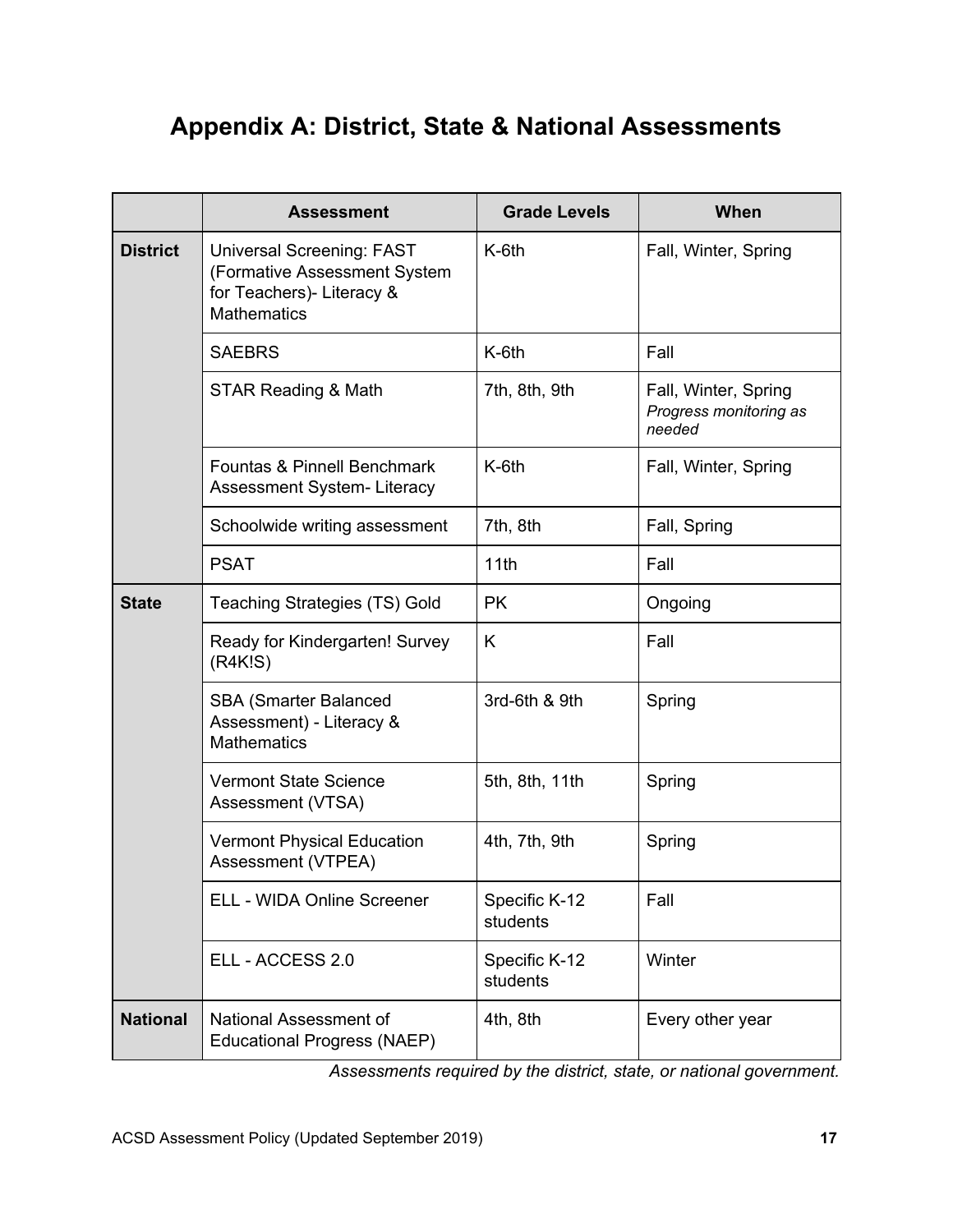## <span id="page-18-0"></span>**VI. [Works](#page-18-0) Cited**

Albert Einstein High School. IB Assessment Policy, 2018. http://www.montgomeryschoolsmd.org/uploadedFiles/schools/einsteinhs/academ ies/ib/IB%20assessment%20policy.pdf

- Bergen Katedralskole. "Assessment Policy for IB Diploma Programme at Bergen Katedralskole." <https://www.hordaland.no/globalassets/for-skulane/bergen-katedralskole/filer/ib/assessm> ent-policy---ib-dp-bks.pdf
- Carrollwood Day School. *PYP Assessment Policy*, 2018. [http://www.carrollwooddayschool.org/page.cfm?p=70](http://www.carrollwooddayschool.org/page.cfm?p=702)2. Accessed 5 January 2018.
- Cassingham Elementary School. *Cassingham Elementary IB World School Assessment Policy*, September, 2015. https://www.bexleyschools.org/cms/lib/OH01001759/Centricity/Domain/155/CS%20Asse ssment%20Policy%202015%20-%202016.pdf. Accessed 1 May 2018.
- International Baccalaureate Organization (IB0). *Assessed Curriculum: The PYP Exhibition,* 2009.https://www.ibo.org/programmes/primary-years-programme/curriculum/assessed-c urriculum/. Accessed 1 May 2018.
- International Baccalaureate Organization (IB0). *[Assessing:](https://ibpublishing.ibo.org/server2/rest/app/tsm.xql?doc=p_0_pypxx_mon_1305_2_e&part=4&chapter=1) how we discover what the students know and have [learned,](https://ibpublishing.ibo.org/server2/rest/app/tsm.xql?doc=p_0_pypxx_mon_1305_2_e&part=4&chapter=1)* 2010. https://ibpublishing.ibo.org/server2/rest/app/tsm.xql?doc=p\_0\_pypxx\_pas\_1305\_2\_e&pa rt=4&chapter=1. Accessed 20 January 2018.
- International Baccalaureate Organization (IBO). *DP: From Principles into Practice*. *DP: From Principles into Practice*, 2014.
- International Baccalaureate Organization (IBO). *MYP: From Principles into Practice*. *MYP: From Principles into Practice*, 2014.
- International Baccalaureate Organization (IBO). *The Learner in the Enhanced PYP: FAQs,* November 2017. https://resources.ibo.org/pyp/topic/PYP-review-updates/resource/11162-46067/data/p\_0 \_pypxx\_faq\_1711\_1\_e.pdf. Accessed 1 May 2018.
- International Baccalaureate Organization (IBO). "What Is An IB Education?" 2013. http://www.ibo.org/globalassets/publications/become-an-ib-school/whatisanibeducation-e n.pdf. Accessed 15 December 2017.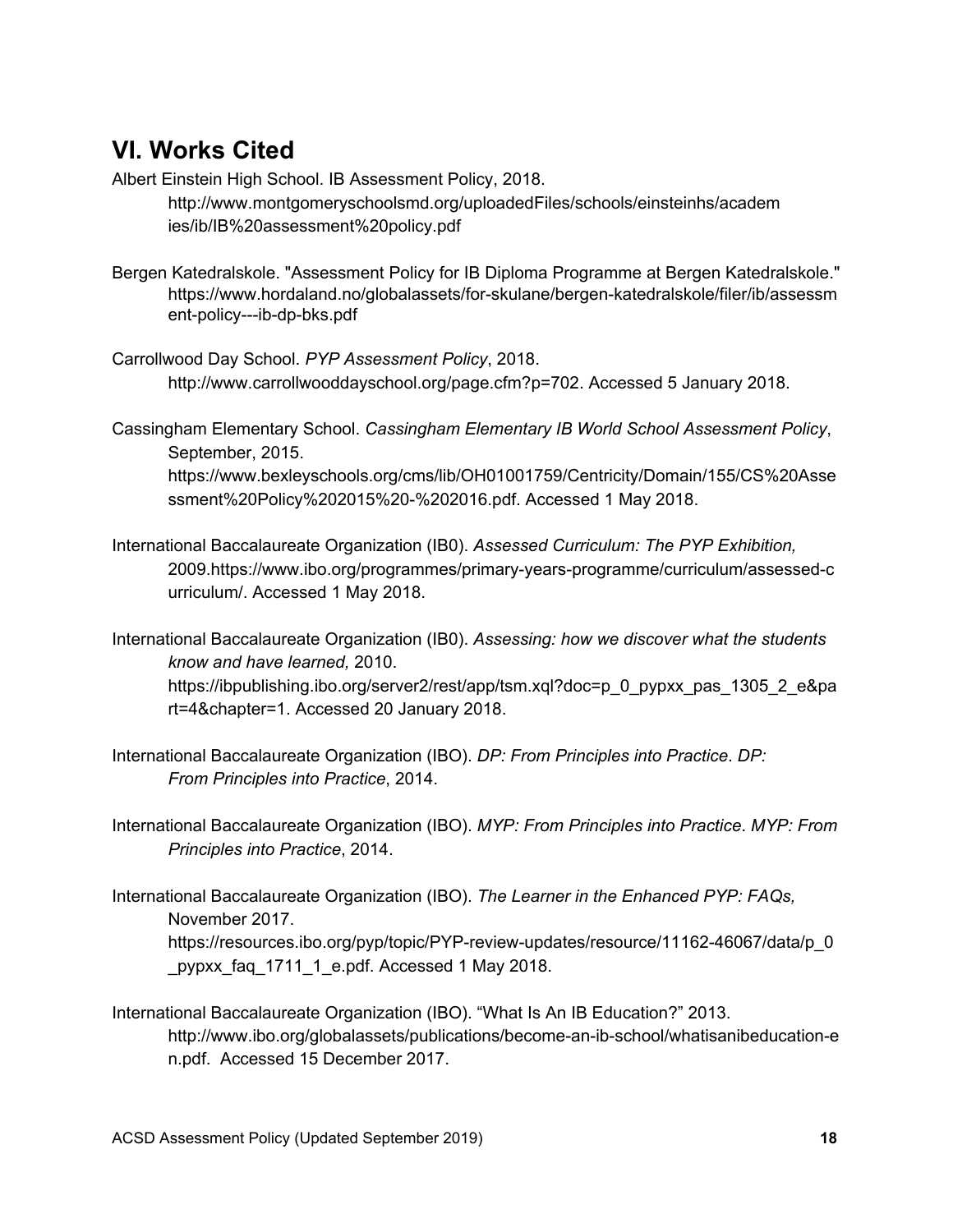- Metropolitan Learning Center for Global and International Studies. *Assessment for Growth*. http://mlc.crecschools.org/academics/assessment\_for\_growth. Accessed 8 October 2017.
- McGraw Elementary School. *Assessment in the Primary Years,* September 2013. https://mcg.psdschools.org/webfm/537. Accessed 1 May 2018.
- Trumbull, E., & Lash, A. (2013). Understanding formative assessment: Insights from learning theory and measurement theory. San Francisco: WestEd.
- Uplift Summit International Preparatory. *Assessment Policy*, 2018. https://www.uplifteducation.org/cms/lib/TX01001293/Centricity/Domain/2759/PYP %20Assessment%20Policy.pdf. Accessed 9 January 2018.
- "West Hall High School IB Assessment Policy." *West Hall High School*, 2014, (whhs.hallco.org/web/wp-content/uploads/2014/.../IB-Assessment-Policy.docxz). Accessed 1 Feb. 2018.
- Wiggins, Grant. "Assessment for Learning, Not Just of Learning." *Authentic education.org*, 2004, [www.authenticeducation.org/documents/assess04.pdf](http://www.authenticeducation.org/documents/assess04.pdf).
- Zalaznick, M. (2017). "Schools try to remove stress of class rankings: Choosing K12 courses based on interests and skill over GPA requirements." *District Administration*.